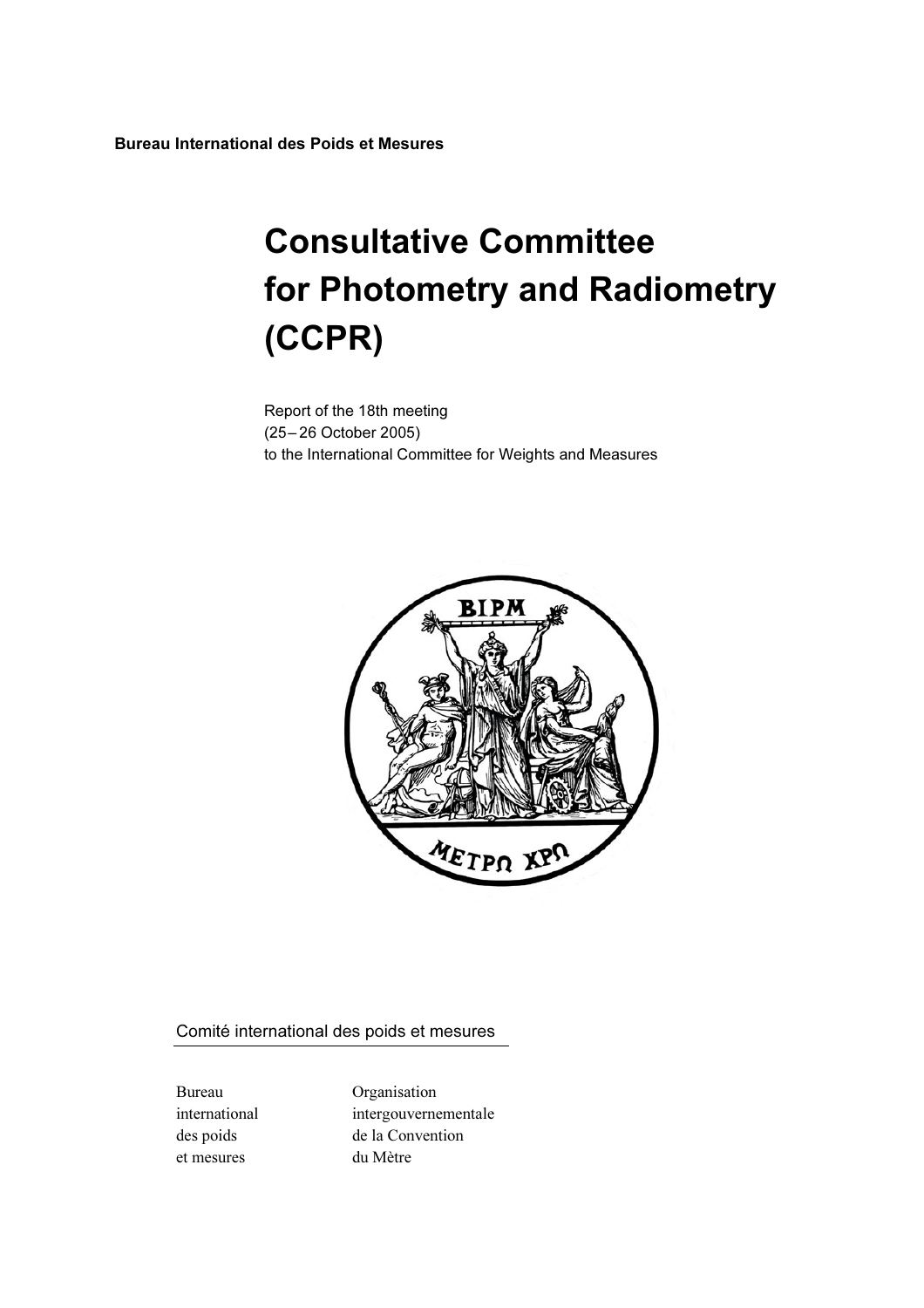Note:

Following a decision made by the International Committee for Weights and Measures at its 92nd meeting in October 2003, reports of meetings of Consultative Committees will henceforth be published only on the BIPM website in the form presented here.

Full bilingual printed versions in French and English will no longer appear.

> T.J. Quinn, Director BIPM, November 2003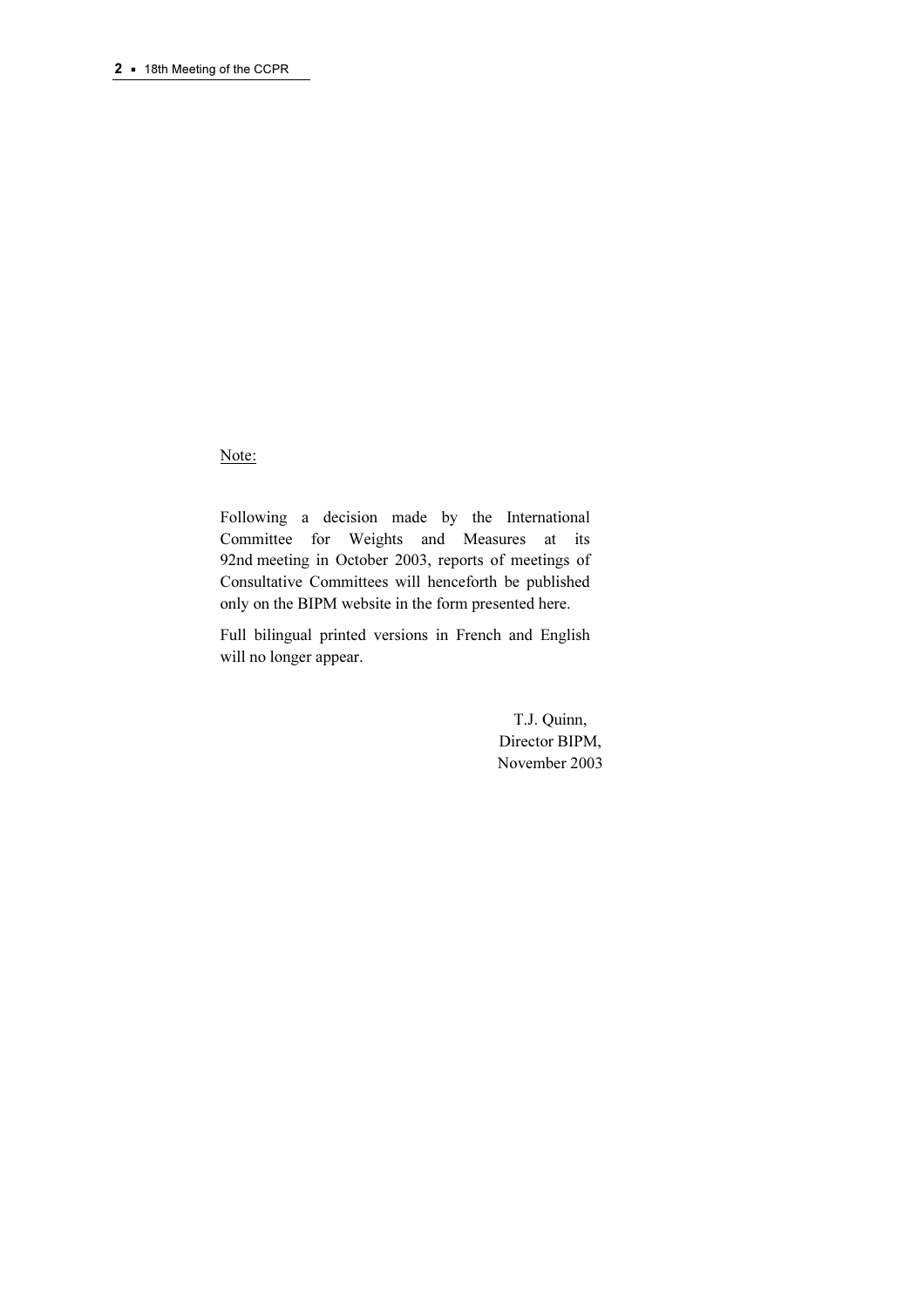# LIST OF MEMBERS OF THE CONSULTATIVE COMMITTEE FOR PHOTOMETRY AND RADIOMETRY AS OF 25 OCTOBER 2005

#### President

Dr F. Hengstberger, member of the International Committee for Weights and Measures, CSIR-NML, Pretoria.

#### Executive Secretary

Dr M. Stock, International Bureau of Weights and Measures [BIPM], Sèvres.

#### Members

Centre for Metrology and Accreditation [MIKES], Espoo.

- Conservatoire National des Arts et Métiers, Institut National de Métrologie [LNE-INM], Paris.
- CSIR, National Metrology Laboratory [CSIR-NML], Pretoria.
- Institute for Opto-Physical Measurements, Rostekhregulirovaniye of Russia [VNIIOFI], Moscow.
- Instituto de Física Aplicada, Consejo Superior de Investigaciones Cientificas [IFA-CSIC], Madrid.

Istituto Nazionale di Ricerca Metrologica [INRIM], Turin.

Korea Research Institute of Standards and Science [KRISS], Daejeon.

Measurement Standards Laboratory of New Zealand [MSL], Lower Hutt.

National Institute of Metrology [NIM], Beijing.

National Institute of Standards and Technology [NIST], Gaithersburg.

National Measurement Institute of Australia [NMIA], Lindfield.

National Metrology Institute of Japan, National Institute of Advanced Industrial Science and Technology [NMIJ/AIST], Tsukuba.

National Office of Measures/Országos Mérésügyi Hivatal [OMH], Budapest.

National Physical Laboratory [NPL], Teddington.

National Research Council of Canada, Institute for National Measurement Standards [NRC-INMS], Ottawa.

NMi Van Swinden Laboratorium, Nederlands Meetinstituut [NMi VSL], Delft.

Physikalisch-Technische Bundesanstalt [PTB], Braunschweig.

Slovak Institute of Metrology/Slovenský Metrologický Ústav [SMU], Bratislava.

Swiss Federal Office of Metrology and Accreditation [METAS], Wabern.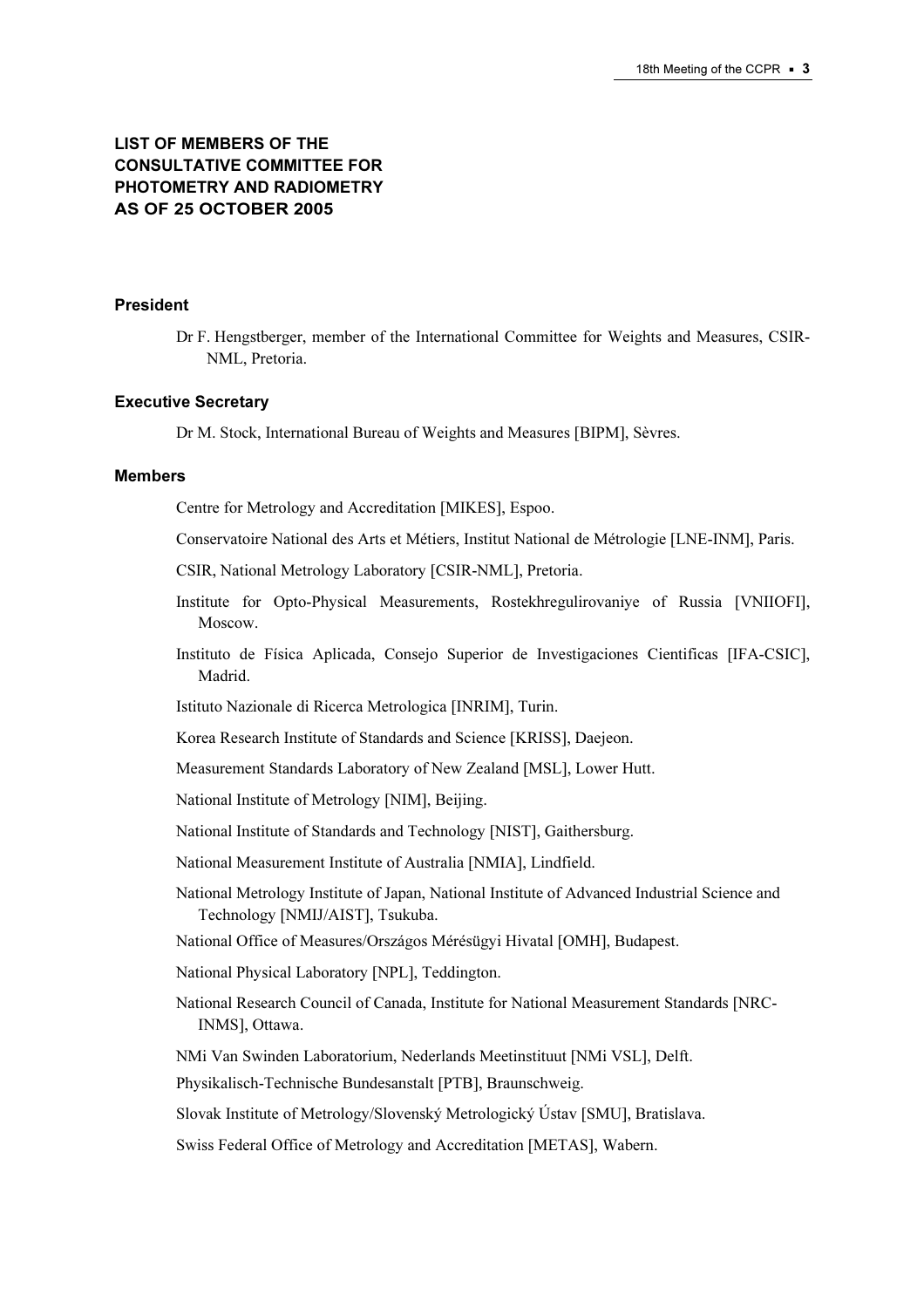The Director of the International Bureau of Weights and Measures [BIPM], Sèvres.

#### **Observers**

Centro Nacional de Metrología [CENAM], Queretaro. National Metrology Institute/Ulusal Metroloji Enstitüsü [UME], Gebze-Kocaeli. Standards, Productivity and Innovation Board [SPRING Singapore], Singapore.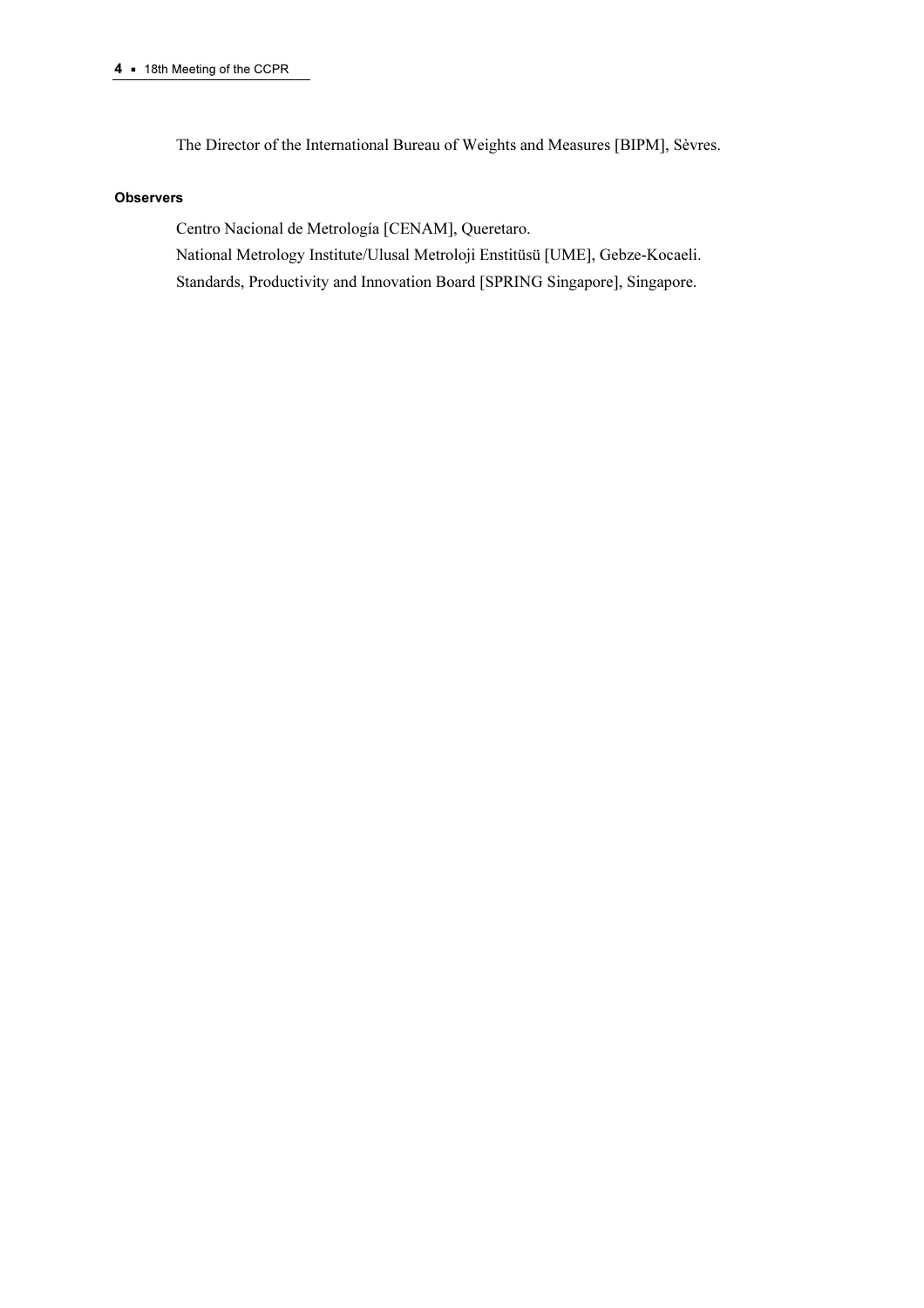# 1 OPENING OF THE MEETING; APPOINTMENT OF THE RAPPORTEUR; APPROVAL OF THE AGENDA

The Consultative Committee for Photometry and Radiometry (CCPR)\* held its 18th meeting at the International Bureau of Weights and Measures (BIPM), Sèvres, on Tuesday 25 October and Wednesday 26 October 2005. Four sessions were held.

The following were present: G. Andor (OMH), M. Ballico (NMIA), J. Bastie (LNE-INM), A. Bittar (MSL), P. Blattner (METAS), J. Clare (MSL), A. Corróns (IFA-CSIC), J. Dubard (LNE), N.P. Fox (NPL), E. van der Ham (NMi VSL), F. Hengstberger (President of the CCPR, CSIR-NML), E. Ikonen (MIKES), In Won Lee (KRISS), J. Metzdorf (PTB), A. Mito (NMIJ/AIST), P. Nemeček (SMU), Y. Ohno (NIST), S.N. Park (KRISS), M.L. Rastello (INRIM, formerly IEN), T. Saito (NMIJ/AIST), W. Schmutz (METAS), N. van Tonder (CSIR-NML), G. Ulm (PTB), A.J. Wallard (Director of the BIPM), E. Woolliams (NPL), J. Zwinkels (NRC).

Observers: C. Matamoros (CENAM), F. Sametoglu (UME), G. Xu (SPRING).

Also attending the meeting: I.B. Couceiro (INMETRO), M. Matveyev (VNIIM); M. Stock (Executive Secretary of CCPR, BIPM), and C. Thomas (BIPM).

Apologies were received from A. Parr (NIST), V. Sapritsky (VNIIOFI), and Y. Lin (NIM).

The President opened the meeting, welcoming representatives, observers and invited guests. The President invited the BIPM Director to address the meeting. Professor Wallard welcomed all to the BIPM for this 18th CCPR meeting.

The president gave each attendee the opportunity to introduce him/herself.

Joanne Zwinkels was appointed as rapporteur for the meeting. The 2nd draft agenda distributed before the meeting was accepted by the members. The President proposed the addition of a new agenda item on the periodicity of key comparisons. Four additional agenda items were proposed by the President on the following morning. These new agenda items are listed below:

- Key comparison periodicity;
- CIPM Consultative Committees general rules and policy;
- Strategic Planning Working Group;
- Event on metrology and climate change;
- Documents on open website and organization of documents.

 $\ddot{ }$ 

<sup>\*</sup> For the list of acrony[ms, click here](https://www.bipm.org/en/practical_info/acronyms.html)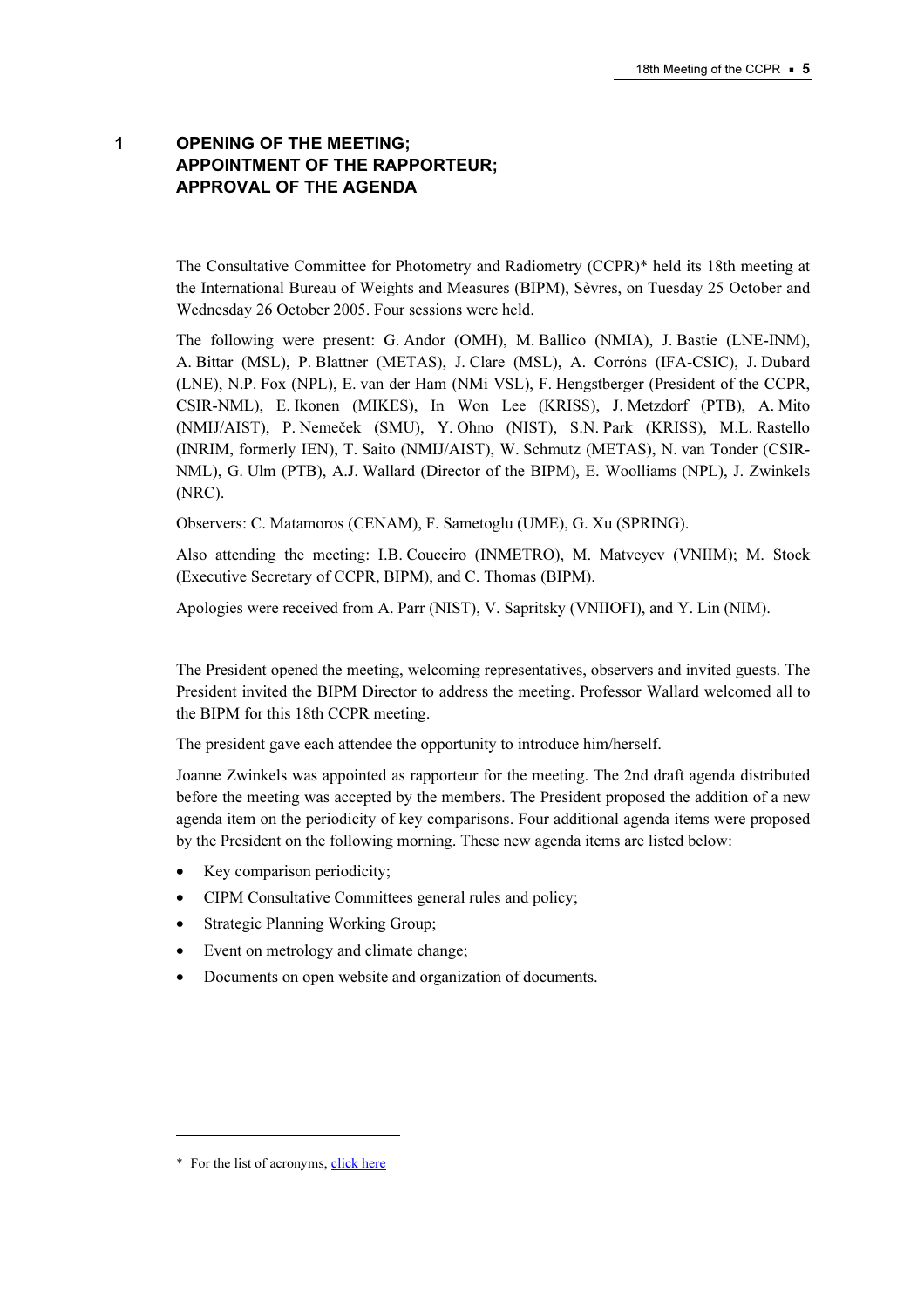# 2 APPROVAL OF THE MINUTES OF THE LAST MEETING

The minutes of the previous meeting were accepted without changes.

# 3 MATTERS ARISING

The following actions arising from the 17th meeting have been carried out:

- The CCPR Working Group on CMCs (WG-CMC) has identified the Round 3 CMCs and this review process has been carried out.
- The President has summarized the focus areas that national metrology institutes (NMIs) identified in their response to the questionnaire. This will be discussed in Section 6.
- We have regional metrology organizations (RMOs) represented at this meeting of the CCPR and will be giving reports on RMO activities.

The addition of an Appendix on photobiological units in the SI Brochure will be discussed in Section 14.

# 4 DOCUMENTS PRESENTED TO THE MEETING

The Executive Secretary presented the list of 11 working documents to the meeting. Subsequent to the meeting, two working documents, CCPR/05-12 and -13 were added. The complete list of these working documents is given in Appendix P 1. Dr Fox requested that the NPL response to Dr Parr's CCPR working documents, CCPR/05-03 and -04 (on the use of the weighted means in CCPR comparisons), be added to the list of CCPR working documents (CCPR/05-13). This document has already been posted as part of the CCPR Working Group on Key Comparisons (WG-KC) documents (CCPR WG-KC/05-11).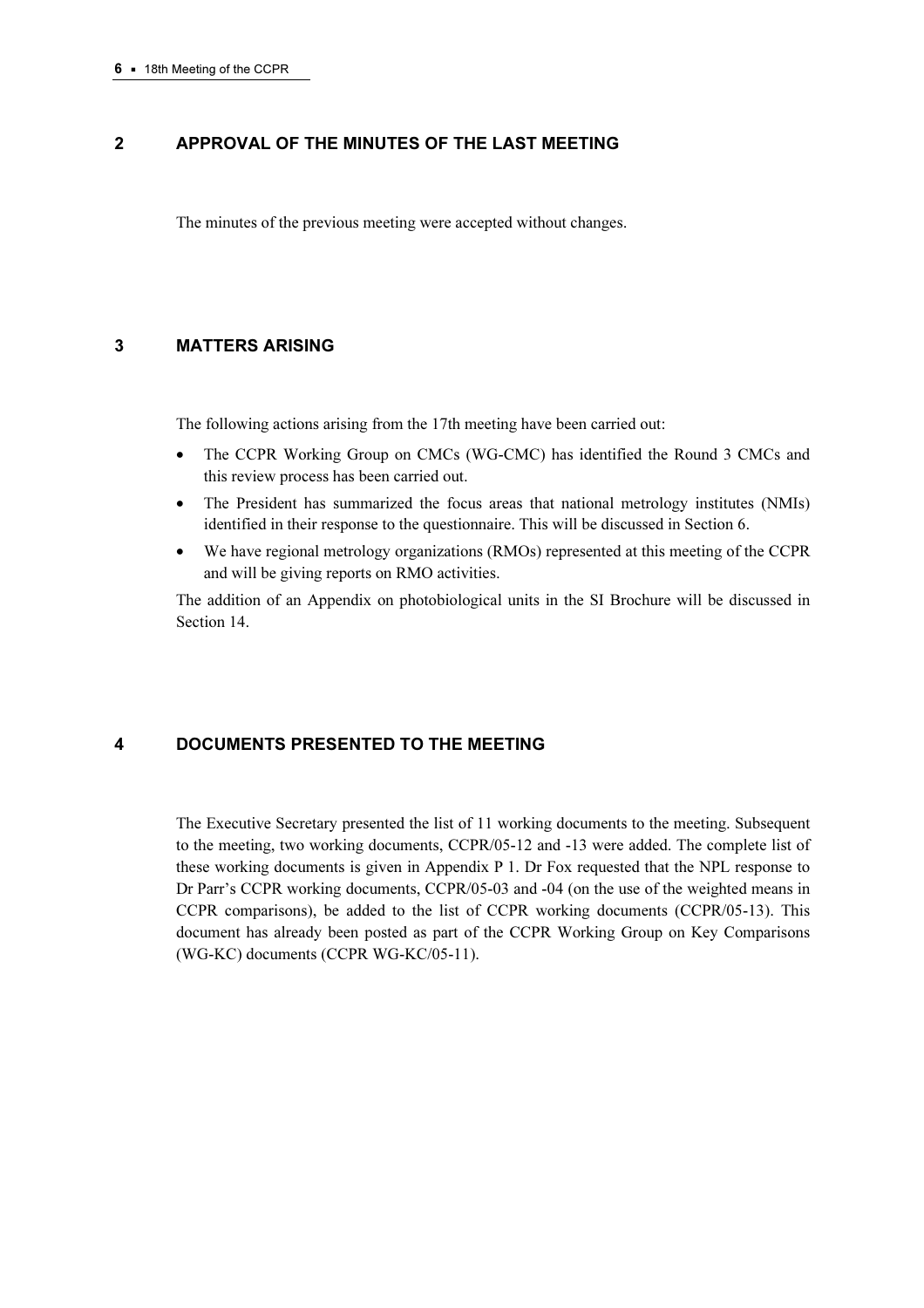#### 5 CCPR CODE OF PROCEDURE FOR WORKING GROUPS AND TASK GROUPS

The draft 3 of the CCPR Code of Procedure for Working Groups and Task Groups [\(CCPR/05-09\) dated Ju](https://www.bipm.org/cc/CCPR/Allowed/18/CCPR05-09.pdf)ne 2005, was accepted unanimously.

# 6 REVIEW OF PROGRESS IN THE LABORATORIES

The President said that 19 replies had been received to the CCPR questionnaire 2005 and that he was thrilled with the work being carried out in the laboratories. He encouraged the attendees to disseminate this information broadly to staff in their laboratories. Because of time constraints, he encouraged the oral presentations to be limited to 10-15 minutes per laboratory. The repre[sentative of each NMI rep](https://www.bipm.org/cc/CCPR/Allowed/18/CCPR05-02.pdf)resented at the meeting gave an overview of their laboratory's reply to the questionnaire sent out prior to the meeting. The written replies are given in working document CCPR/05-02. The discussions that followed some of the presentations are reported below.

CENAM: Dr Matamoros presented the progress made by CENAM.

No comments were received on this presentation.

CSIR: Ms. van Tonder presented the progress made by CSIR.

No comments were received on this presentation.

HUT: Prof. Ikonen presented the progress made by MIKES (formerly HUT).

Dr Fox had a technical comment about the differences between the integrating sphere and goniophotometric methods for realizing absolute diffuse reflectance scales and whether this could be ascribed to effects of stray radiant energy. He noted that a systematic difference of 0.3 % has been observed between these two methods by NPL, NIST and PTB. Professor Ikonen remarked that more research is needed to determine if these differences are real but, in their case, the residual differences, after accounting for stray light effects were now within their measurement uncertainties.

INRIM: Dr Rastello presented the progress made by INRIM (formerly IEN).

The President asked about the reorganization of their institute and how metrology work was regarded within this new research laboratory. Dr Rastello said that IEN and IMGC will merge into one large institution, called Istituto Nazionale di Ricerca Metrologica (INRIM, National Institute for Research on Metrology), on 1 January 2006. INRIM is under the guardianship of the Italian Ministry of Education, University and Research (MIUR), the aim being the promotion and development of research activity in the field of metrology. INRIM will act also as national primary institution in all fields traditionally pertaining to IMGC and IEN, respectively.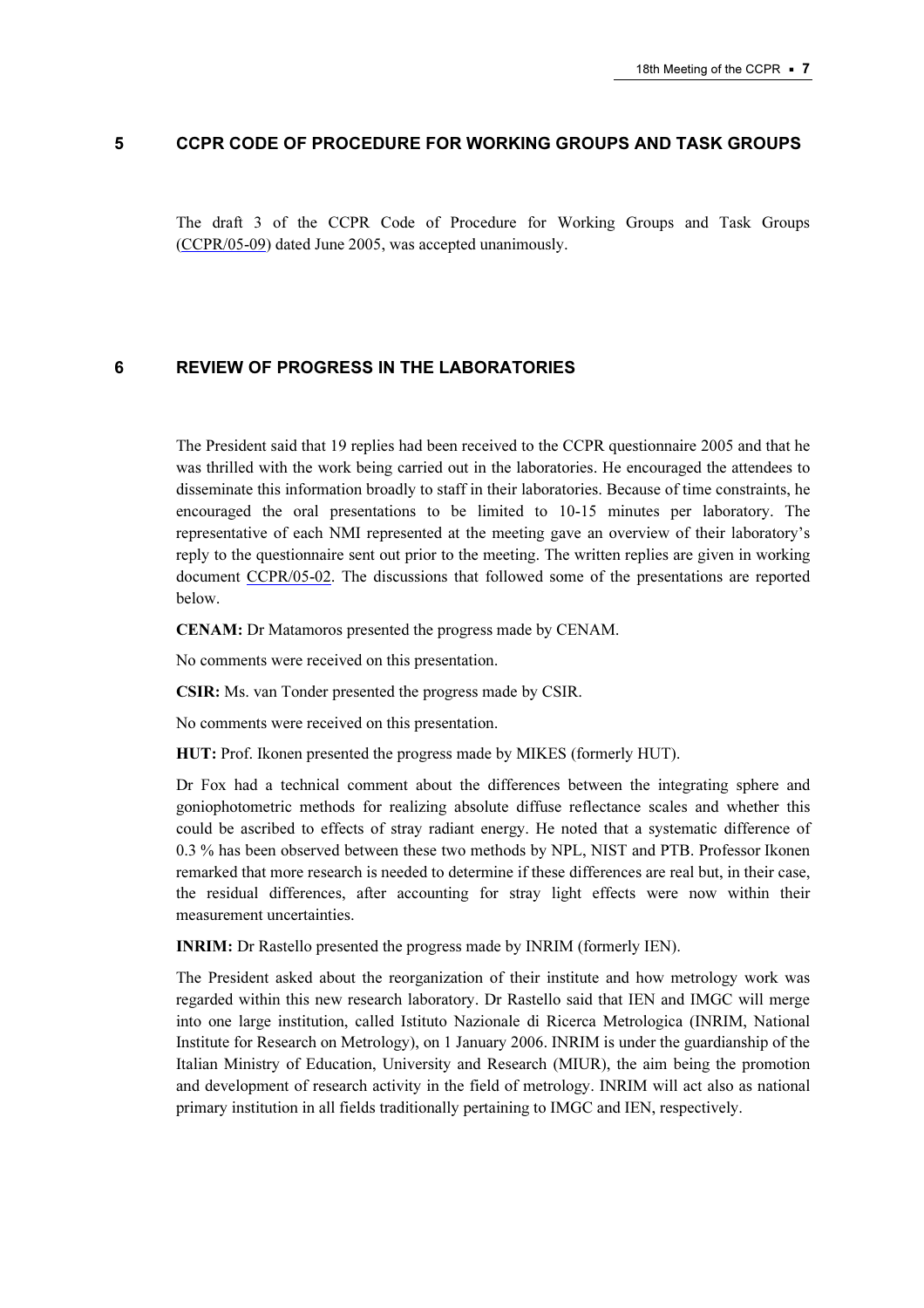IFA-CSIC: Dr Corróns presented the progress made by IFA-CSIC.

The President asked for clarification on the name and mandate of the organization. Dr Corróns stated that the Institute of Applied Physics (IFA) is a member of the Consejo Superior de Investigaciones Cientificas (CSIC) and its main objective is scientific research. The metrology department of the IFA-CSIC works mainly in photometry, radiometry, colorimetry and optical fibre metrology.

KRISS: Dr Park presented the progress made by KRISS.

Dr Ohno had a technical question on the 0.28 % difference reported on the color correction factor for the illuminance scale comparison and asked if this could be due to a difference in bandpass or wavelength scale calibration. Dr Park indicated that they had used a 4.0 nm bandwidth but did not take account of this effect. Dr Ohno said that, in their experience, a 0.1 % difference could be accounted for by bandpass effects. Professor Ikonen commented that uncertainties should also be given to determine if these observed differences were significant. The Director asked if the ageing effect shown for the three white LEDs was well-understood. Dr Park said that this was largely due to a temperature effect during ageing.

LNE: Dr Bastie presented the progress made by LNE (formerly BNM).

Dr Saito raised technical questions about the operating temperature for the avalanche photodiodes and whether these were cooled. Dr Bastie reported that the APDs were used at ambient temperature  $(23 \degree C)$  but that the quantum-type used in the photon counting measurements are cooled to -20 °C.

The President was interested in the total radiance measurements being carried out at LNE and asked if they were the same type as being carried out at VNIIM. Dr Bastie confirmed that it was similar and that the application was for the calibration of heat-flux meters. The President then asked if they are looking to have this measurement capability included in their list of CMCs. Dr Bastie said that this was not being considered at this time, but that they were interested in a possible measurement comparison.

METAS: Dr Blattner presented the progress made by METAS.

No comments were received on this presentation.

MSL: Dr Clare presented the progress made by MSL.

No comments were received on this presentation.

NIST: Dr Ohno presented the progress made by NIST (Gaithersburg).

Dr Saito asked whether there exists a difference between detector responses for pulsed and cw-lasers at the SIRCUS facility, with regard to the use of the frequency-multiplied Ti-sapphire laser source. Dr Ohno said that he was not involved in these experiments and could not comment. Dr Fox mentioned that he had carried out similar experiments and, at the 0.4 % level, there was little difference between pulsed and cw operation.

The Director asked about the industry-funded research being carried out at NIST on water disinfection and retroreflection. Dr Ohno said that NIST is involved in defining guidelines for UV sensors used in water disinfection that would require a calibration scheme with traceability to national standards. The Director asked for clarification why the retroreflection services were specifically described as "official" services and whether manufacturers of these devices in the United States were required to have them calibrated by NIST. Dr Ohno answered that it will be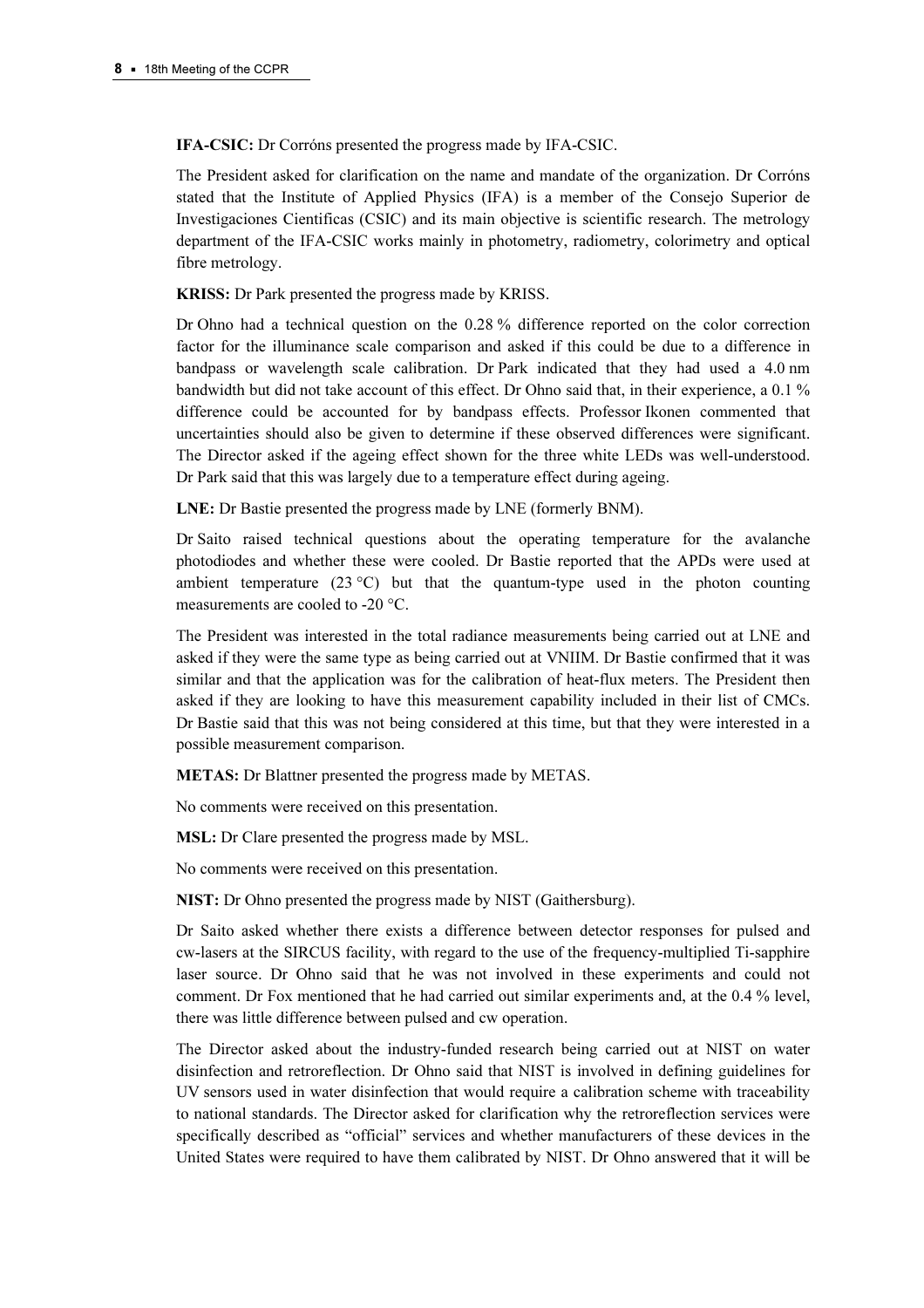required by regulations in the United States. The Director also asked for information about a satellite workshop at NIST to resolve differences between satellite-based measurements for space applications. Dr Ohno said that he did not know the details of this progress. Dr Fox confirmed that there had been progress in the United States with the NOAA now requiring SI traceability on specific measurements and that the report of the NIST workshop was not yet completed.

NMi VSL: Dr van der Ham presented the progress made by NMi VSL.

No comments were received on this presentation.

NMIA: Dr Ballico presented the progress made by NMIA.

The Director asked about the target uncertainty for the temperature measurements of the blackbody using filter radiometers and with the ITS-90 via pyrometry. Dr Ballico said that 15 mK was the target and that the main problem was in characterizing the pyrometer.

NMIS/AIST: Dr Saito presented the progress made by NMIJ/AIST.

No comments were received on this presentation.

NPL: Dr Fox presented the progress made by NPL.

Dr Rastello asked what the Internet calibrations offered by NPL were used for. Dr Fox said that these were used in spectrophotometry for applications such as the pharmaceutical industry that require regular routine checks of the measurement results. He said that he had not emphasized this new NPL service in his report since there has been zero take-up. His conclusion is that there is presently no perceived need for this service.

NRC: Dr Zwinkels presented the progress made by NRC.

No comments were received on this presentation.

OMH: Dr Andor presented the progress made by OMH.

No comments were received on this presentation.

PTB (Berlin): Dr Ulm presented the progress made by PTB (Berlin).

Dr Saito asked a technical question about the uncertainty values reported below 0.1 % for the synchrotron radiation and asked about characterizing the beam diffraction and scattering error, particularly in the visible region. Dr Ulm said that these were calculated uncertainties based upon the system parameters and upon experience with BESSY I and II.

PTB (Braunschweig): Prof. Metzdorf presented the progress made by PTB (Braunschweig).

Dr Bittar asked if there are opportunities for collaborating in the iMERA Project if the laboratory was not a member of EUROMET. Professor Metzdorf said that this was not a problem, in principle, except that only EUROMET members were eligible to receive funding for participation in these projects.

SMU: Dr Nemeček presented the progress made by SMU.

No comments were received on this presentation.

SPRING (Singapore): Dr Xu presented the progress made by SPRING.

No comments were received on this presentation.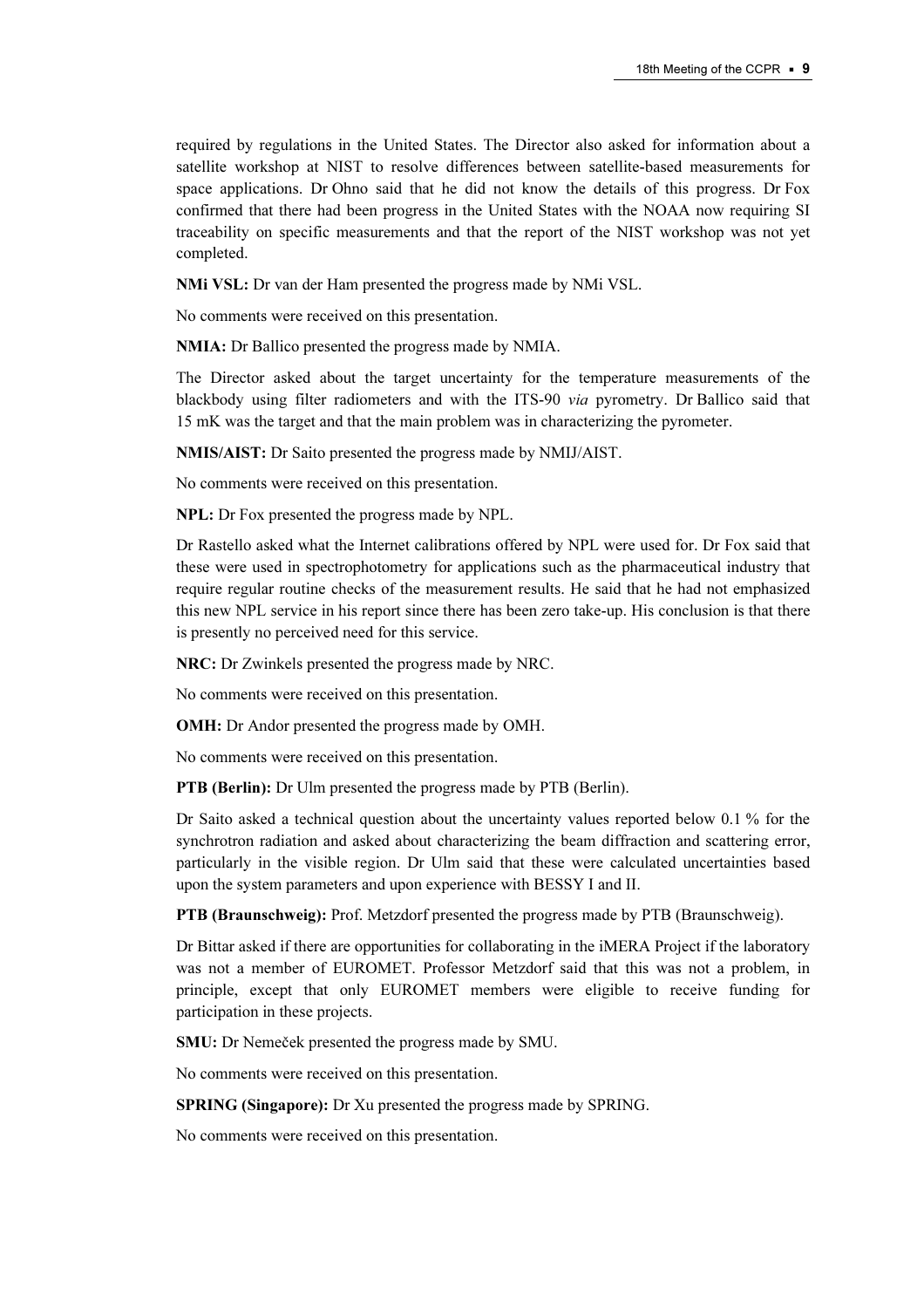UME: Dr Sametoglu presented the progress made by UME.

Upon the question of Dr Ohno how UME realizes the luminous flux scale, Dr Sametoglu explained that they use an integrating sphere and luminous flux lamps, calibrated at PTB. They plan to construct a goniophotometer with 5 m diameter for the absolute realization of the lumen. UME has carried out an informal bilateral comparison of luminous flux with PTB in 2001.

Oral presentations on the progress made by NIM, VNIIOFI and NIST (Boulder) were not given as no representatives from these institutes were in attendance at this meeting.

The President thanked everyone for the preparation of the reports and PowerPoint presentations. Later in the meeting, it would be decided what presentations will be on an open BIPM website and what presentations will be protected by password.

The President summarized some of his general impressions from the laboratory presentations. Firstly, the CCPR needs to have more activities in the areas of fibre optics, calibration of broadband detectors (e.g. UVA), LEDs, low level photometry (photon counting), photometry and colorimetry of displays and laser power and energy. He also noted that many laboratories are involved in radiation thermometry and that the CCPR needs to recognize the overlap between photometry, radiometry and thermometry and that radiation thermometry requires the skills and expertise available in the photometry and radiometry community. He asked Dr Fox, Chairman of a Task Group on WG-KC, to comment on this in his report.

Professor Metzdorf asked if the future work of the CCPR will include more and more applied activities rather than more fundamental work. The President indicated that the subject of CCPR future activities would be discussed later in the agenda.

The Director informed the members that a paper would be distributed at lunch-time, working document CCPR-05/12, which was developed by the CIPM at its meeting three weeks ago and approved as general guidance on the work of the Consultative Committees, including membership and terms of reference. One of the key recommendations was for the CCs to develop long-term work plans with a balance between different activities and to think about general strategic issues on a 5-10 year time frame, e.g. the periodicity of comparisons. The CCPR is the first meeting after the approval of this CIPM policy document and an action plan in response to this document is required. For example, the CCPR could consider holding targeted workshops or create a working group on setting strategic priorities. At the next meeting of the CCPR, a long-term work program needs to be developed.

The President suggested a change in the order of the agenda items (moving the report from the UV working group after the review of progress in the laboratories) to complete one more agenda item before the end of the day.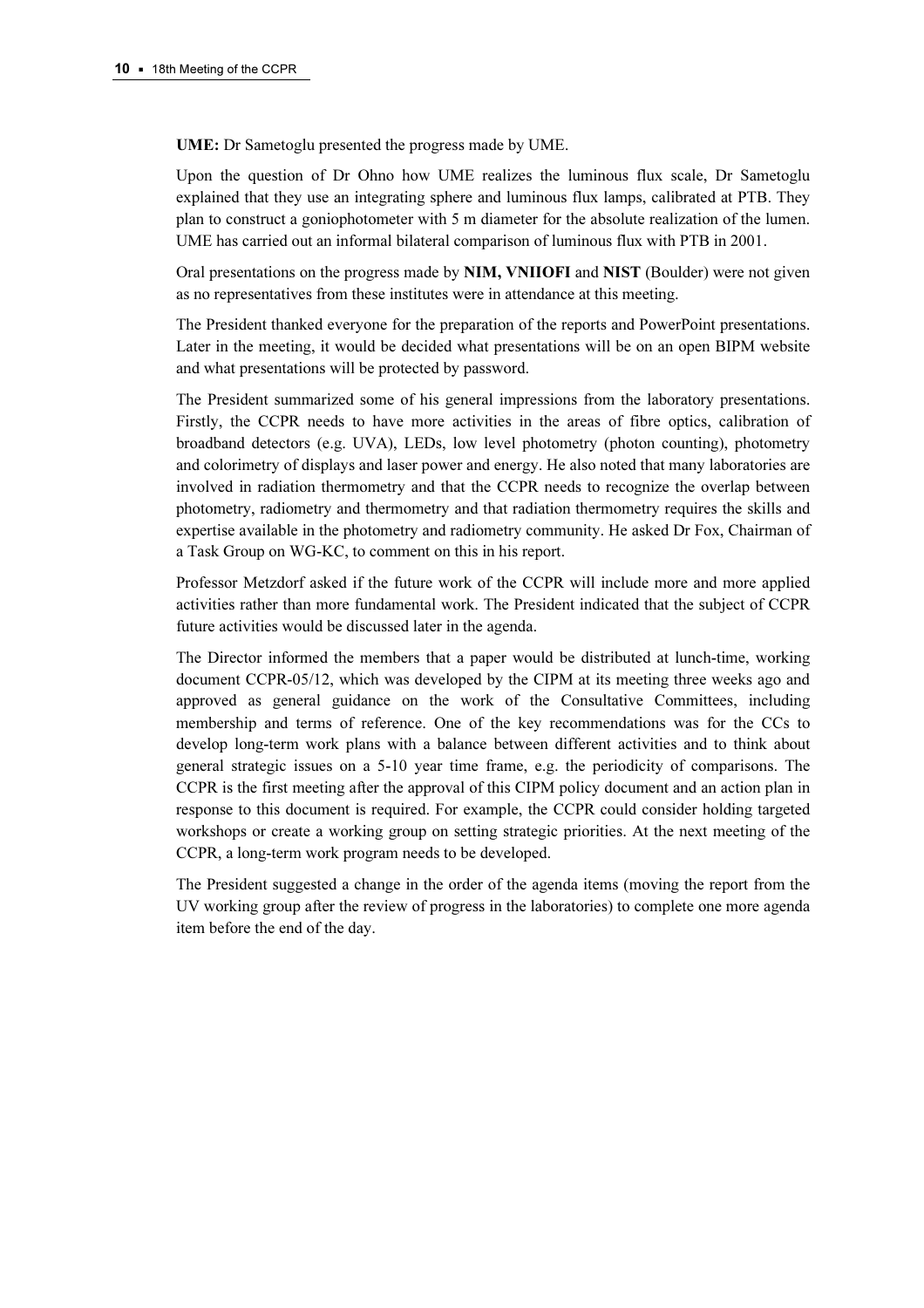# 7 REPORT FROM THE WORKING GROUP ON UV RADIOMETRY (WG-UV)

Prof. Ikonen gave the report. The working group met on the morning of 25 October 2005 and there were 18 participants present. The following topics 1-3 are included in the working programme of the Working Group on UV Radiometry:

- Coordinated research to look for suitable diffuse reflectance transfer standards for the UV. The task group members are: NIST, NMIJ, NPL, OMH, PTB, and VNIIOFI, with NPL (Dr Fox) as coordinator. Related to this topic, it was agreed that Dr Fox will send a questionnaire to the other group members by the end of 2005. The questionnaire will ask for a list of candidate materials that can be declared, measured facilities available and planned, time scale of contributing to this activity, data which is available already now, and exposure facilities available for aging the materials.
- Coordinated research on UV and VUV transfer standard detectors. The task group members are: NIST, NMIJ, NPL, PTB, and VNIIOFI, with PTB (Dr Ulm) as coordinator.
- A comparison of spectral responsivity in the VUV range, 10 nm to 250 nm. The participants are NIST, NMIJ, PTB, and VNIIOFI with PTB (Dr Ulm) as the pilot laboratory.

Dr Ulm has circulated a questionnaire concerning the latter two topics and on the basis of these replies, he has proposed a pilot comparison to be started in April 2006 in the limited spectral interval of 10 nm – 20 nm. The transfer standards in this spectral range are sufficiently reliable and there is an urgent need to confirm worldwide equivalence of spectral responsivity measurements in this wavelength range which is important for semiconductor manufacturing.

The working group has agreed that PTB should start the comparison and act as the pilot laboratory. The participants of this pilot comparison are NMIJ and possibly NIST. NIST, NMIJ, and PTB will form the task group for the comparison. Dr Ulm will prepare the first draft of the technical protocol and send a registration form of this pilot comparison to the BIPM.

Another potential pilot comparison over the spectral range of  $110 \text{ nm} - 200 \text{ nm}$  was also discussed. The reliability of transfer standard detectors in this spectral range still needs to be studied. The working group recommends that PTB and NIST start a bilateral comparison in this spectral range as soon as possible.

A spectral responsivity key comparison over the wavelength range  $10 \text{ nm} - 250 \text{ nm}$  will be discussed again when the results of the comparisons in the limited spectral range are available.

Due to time constraints, the agenda item on a new CMC service category for UVA responsivity, was not discussed. The next meeting of the working group will be held before the next CCPR meeting in 2007 at the BIPM.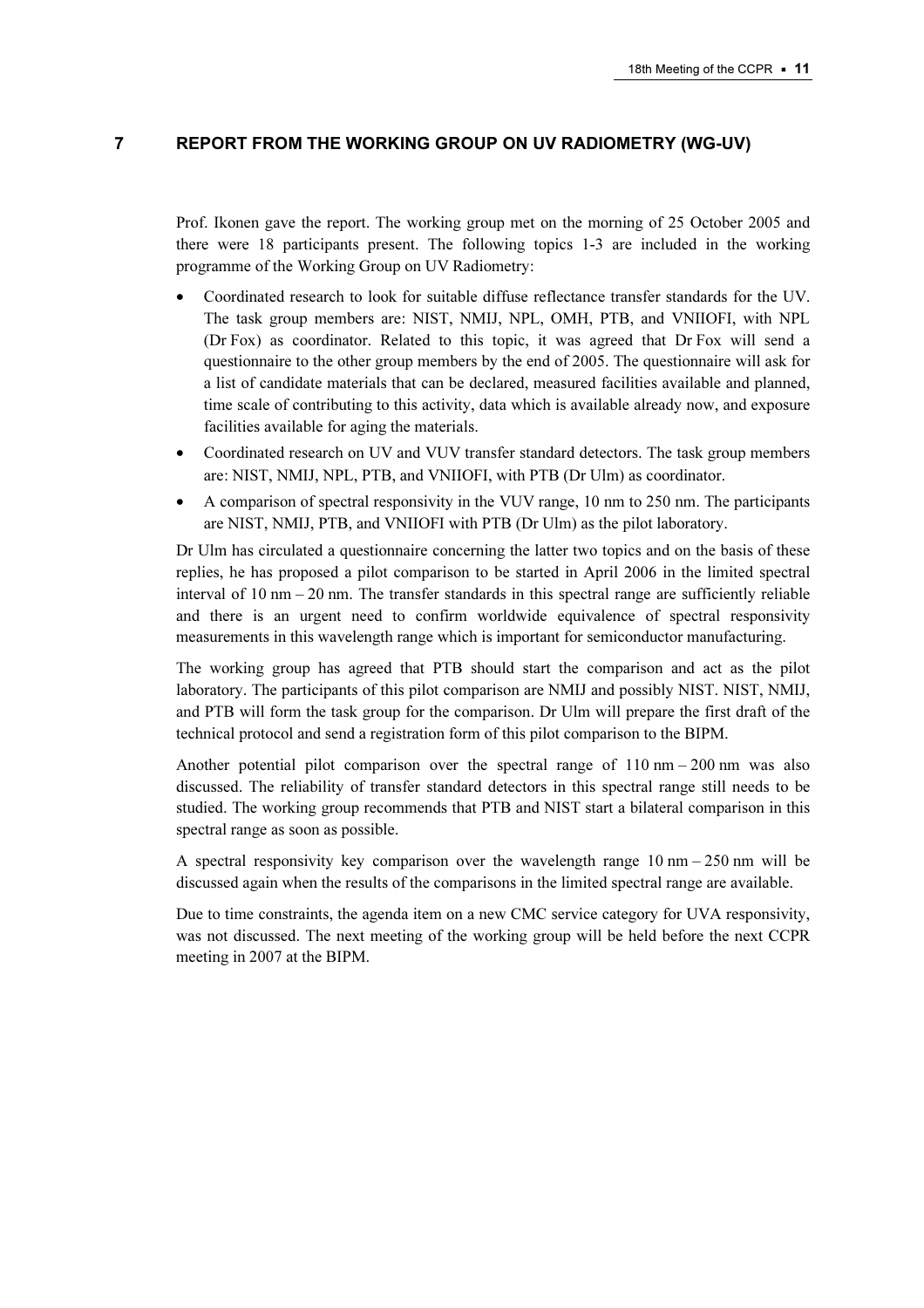# 8 REPORT OF THE WORKING GROUP ON CALIBRATION AND MEASUREMENT CAPABILITIES (WG-CMC)

Dr Matamoros gave the report of the Working Group on Calibration and Measurement Capabilities.

The working group met on the 24 October 2005 at the BIPM. Representatives from all five RMOs (APMP, COOMET, EUROMET, SADCMET and SIM) were present as well as 18 observers from NMIs and the BIPM, the President of CCPR and the Executive Secretary of the CCPR. Dr Espina and Dr Thomas of the BIPM gave a presentation on "Feedback from the JCRB". They clarified the procedures required to make changes on CMCs, the criteria for acceptance of CMCs (as defined by the JCRB) and the management of the database.

The third round CMCs from APMP have been approved and those from EUROMET are under review.

Based on the information given at the meeting by Pedro Espina and Claudine Thomas, Dr Matamoros provided statistics on the inter-regional review process in the field of radiometry and photometry. There are currently 37 countries with CMCs published, over 1000 CMCs have been reviewed and a total of 846 CMCs are in the BIPM public database. CMCs are not published in the public database if the associated quality system has not been approved.

The RMO coordinators agreed to submit CMCs for the interregional review once a year, in March. Each region needs to define when to start the corresponding intraregional review process. The annual meeting of WG-CMC will be used to address those issues, which could not be solved during the normal review process.

Dr Matamoros reported that there has been a request from COOMET to review the CMC service categories to include total irradiance. This request will be discussed jointly with CCT through the CCPR liaison to CCT, Dr Fox. APMP feels a need to include service categories for UV irradiance and heat flux.

Another important issue that has been raised within the working group is the review of CMCs based on results of key comparisons. There is a request for the JCRB to clarify the meaning of "best measurement capability" and to provide guidance for the review of CMCs based on new comparison results. Also, experiences from other CCs will be used. As soon as the information is obtained, the WG-CMC will propose some procedure for the reviewing process.

The following comparisons have been completed since the last meeting of the working group:

- [CCPR-K2.b on s](http://kcdb.bipm.org/AppendixB/KCDB_ApB_info.asp?cmp_idy=484&cmp_cod=CCPR%2DK2%2Eb&page=1&search=2&cmp_cod_search=CCPR%2DK2&met_idy=&bra_idy=&epo_idy=&cmt_idy=&ett_idy_org=&lab_idy=)pectral responsivity (BIPM), 300 nm 1000 nm;
- [CCPR-K3.a.1 on l](http://kcdb.bipm.org/AppendixB/KCDB_ApB_info.asp?cmp_idy=611&cmp_cod=CCPR%2DK3%2Ea%2E1&page=1&search=2&cmp_cod_search=CCPR%2DK3&met_idy=&bra_idy=&epo_idy=&cmt_idy=&ett_idy_org=&lab_idy=)uminous intensity (NMIA), bilateral with SPRING;
- [CCPR-K3.b.1 on lu](http://kcdb.bipm.org/AppendixB/KCDB_ApB_info.asp?cmp_idy=612&cmp_cod=CCPR%2DK3%2Eb%2E1&page=1&search=2&cmp_cod_search=CCPR%2DK3&met_idy=&bra_idy=&epo_idy=&cmt_idy=&ett_idy_org=&lab_idy=)minous responsivity (NMIA), bilateral with SPRING;
- [CCPR-K3.b.2 on lu](http://kcdb.bipm.org/AppendixB/KCDB_ApB_info.asp?cmp_idy=613&cmp_cod=CCPR%2DK3%2Eb%2E2&page=1&search=2&cmp_cod_search=CCPR%2DK3&met_idy=&bra_idy=&epo_idy=&cmt_idy=&ett_idy_org=&lab_idy=)minous responsivity (HUT), bilateral with KRISS;
- [EUROMET.PR-K3.b.1 on](http://kcdb.bipm.org/AppendixB/KCDB_ApB_info.asp?cmp_idy=695&cmp_cod=EUROMET%2EPR%2DK3%2Eb%2E1&page=1&search=2&cmp_cod_search=EUROMET%2EPR%2DK3&met_idy=&bra_idy=&epo_idy=&cmt_idy=&ett_idy_org=&lab_idy=) luminous responsivity (IFA), bilateral with UME.

At the next working group meeting in 2006, APMP will take on the Chairmanship of WG-CMC. The President said that the outgoing and incoming Chairman will finalize the agenda for these meetings together.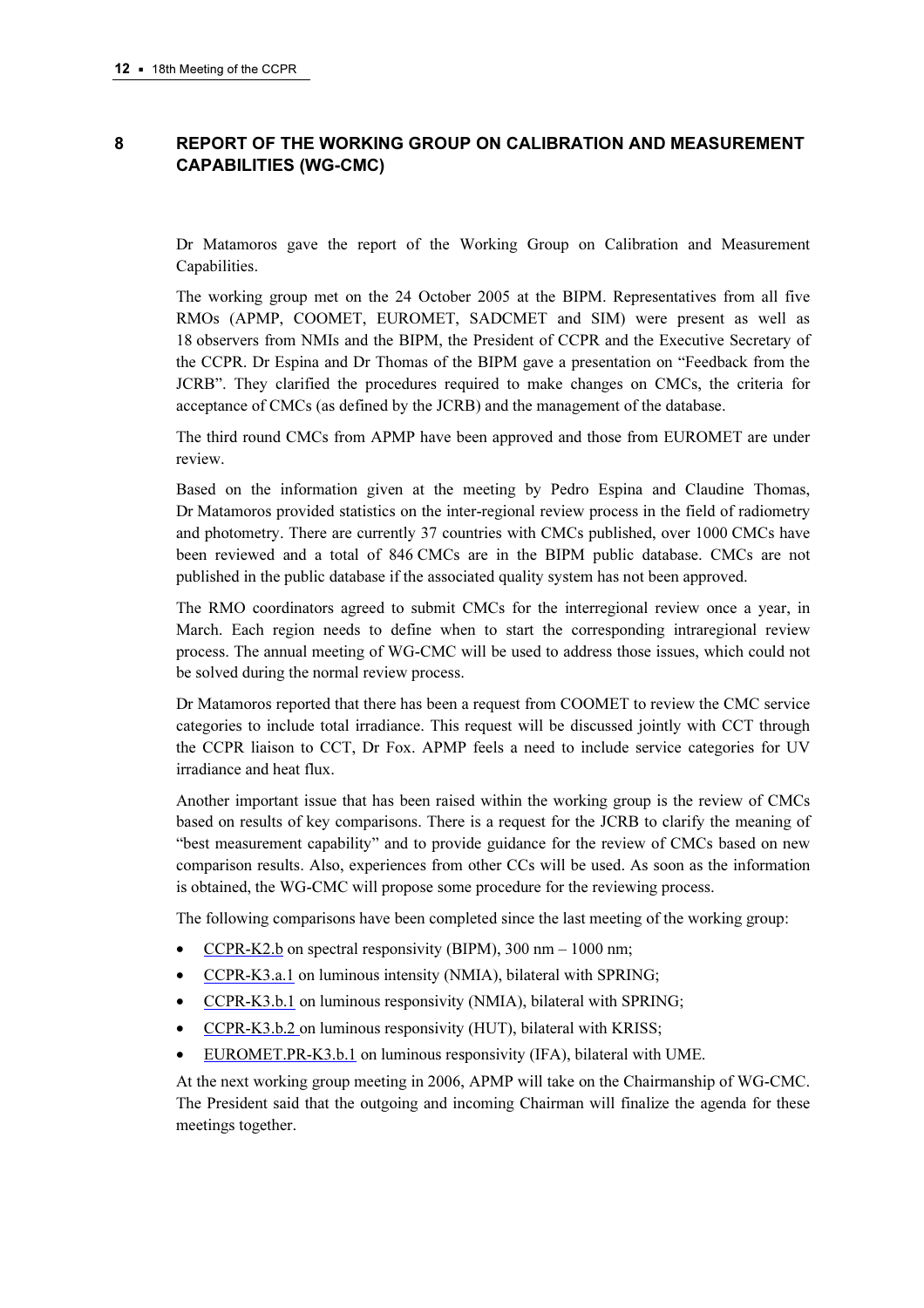# 9 REPORT OF THE WORKING GROUP ON KEY COMPARISONS (WG-KC)

Dr Ohno gave the report. The working group met on 23-24 October 2005 at the BIPM. The working group Chairman, Dr Parr, resigned from the chairmanship prior to the meeting and the meeting was chaired by Dr Ohno at the request of the CCPR President.

There were 25 attendees at the meeting, with all NMI members present except for NIM and VNIIOFI.

The membership of this working group is as follows:

- Members: NMIA, KRISS, NMIJ, NIM, NIST, NPL and PTB;
- Ex-officio members: CCPR President, Executive Secretary of CCPR;
- Temporary members: pilot laboratories of on-going CCPR key comparisons: LNE;
- Observers: RMO representatives (APMP COOMET, EUROMET, SADCMET, SIM) and all other official CCPR members and observers.

A request was received from NRC Canada to be added to the membership of the working group. The WG-KC agreed to develop criteria for membership before accepting this request. Dr Ballico will prepare a draft and will lead this discussion by e-mail. Dr Ohno gave a target date of the end of 2005 for a recommendation from the WG-KC to the full CCPR.

The following status reports were given by chairs of on-going key comparisons:

## 9.1 [CCPR-K1, Spec](http://kcdb.bipm.org/AppendixB/KCDB_ApB_search_result.asp?search=2&cmp_cod_search=CCPR-K1&match_exact=0)tral irradiance

#### 9.1.1 [CCPR-K1.a, 2](http://kcdb.bipm.org/AppendixB/KCDB_ApB_info.asp?cmp_idy=478&cmp_cod=CCPR%2DK1%2Ea&page=1&search=2&cmp_cod_search=CCPR%2DK1&met_idy=&bra_idy=&epo_idy=&cmt_idy=&ett_idy_org=&lab_idy=)50 nm – 2500 nm (NPL, contact: E. Woolliams)

Draft B was submitted for WG-KC approval in April 2005. A concern was raised by the Chairman of WG-KC that the model used for the data analysis was very complicated and not transparent. Consequently, the results could not be reproduced and it was unclear how data were analyzed. To resolve this concern, NPL and NIST collaborated and two appendices were prepared for inclusion in the draft B report. These appendices are:

- Appendix B: A guide to the analysis approach;
- Appendix C: An alternative analysis of comparison results using a simple method.

The new draft (B-1) with these appendices was submitted to WG-KC in October 2005. The working group approved the draft B-1 with one change: the removal of the last paragraph in Appendix B. This revised version (draft B-2) will be forwarded to CCPR for approval.

Dr Woolliams gave a report explaining the procedure used for carrying out the data analysis for [CCPR-K1.a.](http://kcdb.bipm.org/AppendixB/KCDB_ApB_info.asp?cmp_idy=478&cmp_cod=CCPR%2DK1%2Ea&page=1&search=2&cmp_cod_search=CCPR%2DK1&met_idy=&bra_idy=&epo_idy=&cmt_idy=&ett_idy_org=&lab_idy=) 

The President asked about the recommended deadline for approving the draft B report. The Executive Secretary said that 6 weeks seemed adequate for a report of this length. Dr Thomas asked how these results were to be put into the database. Dr Fox said that each wavelength is to be considered as a separate comparison and that it will require 44 different matrices in the database. Dr Thomas asked for these data to be provided in an Excel spreadsheet.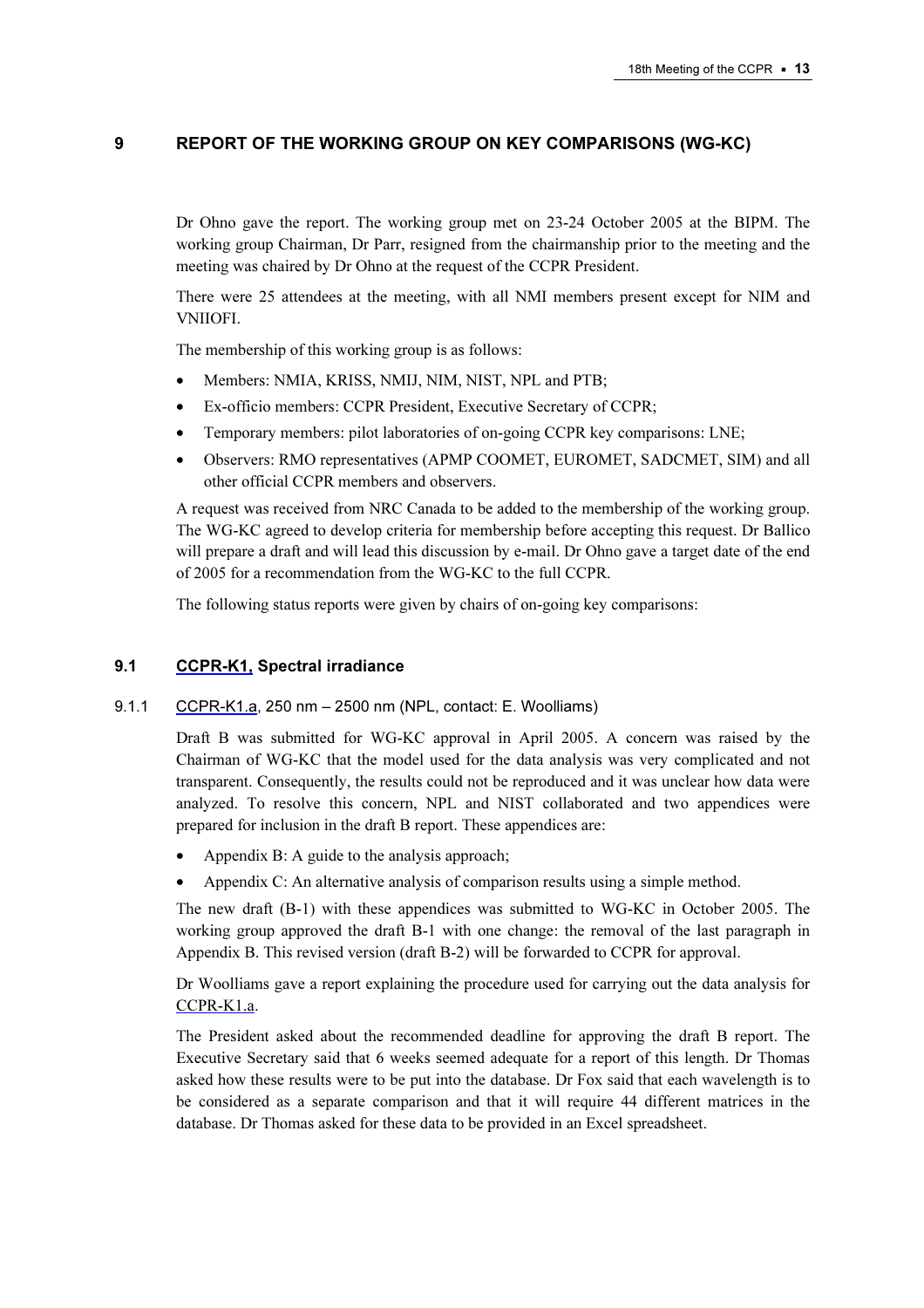## 9.1.2 [CCPR-K1.b, 200](http://kcdb.bipm.org/AppendixB/KCDB_ApB_info.asp?cmp_idy=481&cmp_cod=CCPR%2DK1%2Eb+&page=1&search=2&cmp_cod_search=CCPR%2DK1&met_idy=&bra_idy=&epo_idy=&cmt_idy=&ett_idy_org=&lab_idy=) nm – 350 nm (PTB, contact: J. Metzdorf)

All measurements have been completed and most of the results have been received. PTB is waiting for results from one NMI. Analysis will start following the Guidelines for CCPR Comparison Report Preparation (draft 5). Pre-draft A process is being prepared.

# 9.2 [CCPR-K2, Spectral](http://kcdb.bipm.org/AppendixB/KCDB_ApB_search_result.asp?search=2&cmp_cod_search=CCPR-K2&match_exact=0) responsivity

## 9.2.1 [CCPR-K2.a, 900](http://kcdb.bipm.org/AppendixB/KCDB_ApB_info.asp?cmp_idy=483&cmp_cod=CCPR%2DK2%2Ea&page=1&search=2&cmp_cod_search=CCPR%2DK2&met_idy=&bra_idy=&epo_idy=&cmt_idy=&ett_idy_org=&lab_idy=) nm – 1600 nm (NIST, contact: S. Brown)

The task group met at NIST in May 2004 and several changes were proposed and agreed upon. Draft A-2 was prepared and distributed to all participants on 15 October 2005. Response (approval or comments) is requested by 30 November 2005.

## 9.2.2 [CCPR-K2.c, 200 nm](http://kcdb.bipm.org/AppendixB/KCDB_ApB_info.asp?cmp_idy=485&cmp_cod=CCPR%2DK2%2Ec&page=1&search=2&cmp_cod_search=CCPR%2DK2&met_idy=&bra_idy=&epo_idy=&cmt_idy=&ett_idy_org=&lab_idy=) – 400 nm (PTB, contact: L. Werner)

Fourteen NMIs are participating in this comparison. Measurements are progressing in three phases. The second phase is near completion and all measurements are scheduled for completion by June 2006. The draft A report is expected in 2007.

The task group met in Davos and discussed how to analyze results from two types of photodiodes in the range 250 nm – 400 nm. The TG agreed that they will wait until all measurements are completed and relative data are examined before deciding on the analysis procedure. The pilot laboratory will propose an analysis plan at the pre-draft A stage.

# 9.3 [CCPR-K5, Spec](http://kcdb.bipm.org/AppendixB/KCDB_ApB_info.asp?cmp_idy=491&cmp_cod=CCPR%2DK5&page=1&search=2&cmp_cod_search=CCPR%2DK5&met_idy=&bra_idy=&epo_idy=&cmt_idy=&ett_idy_org=&lab_idy=)tral diffuse reflectance (NIST, contact: J. Fraser)

Eleven NMIs are participating in this comparison. The comparison artefacts were three Spectralon and three matte ceramic plates. All the measurements have been completed and all the results received (August 2005). Data analysis is in progress for pre-draft A stage process. Fluorescence of some ceramic tile samples was observed at early stages of the comparison and will be noted in the data analysis.

# 9.4 [CCPR-K6, Spect](http://kcdb.bipm.org/AppendixB/KCDB_ApB_info.asp?cmp_idy=492&cmp_cod=CCPR%2DK6&page=1&search=2&cmp_cod_search=CCPR%2DK6&met_idy=&bra_idy=&epo_idy=&cmt_idy=&ett_idy_org=&lab_idy=)ral regular transmittance (LNE-INM, contact: J. Bastie)

Fifteen NMIs are participating in this comparison. The comparison artefacts were five neutral density glass filters of nominally 92 %, 56 %, 10 %, 1 % and 0.1 % transmittance that were measured at eight specified wavelengths from 380 nm to 1000 nm. All the measurements are complete and results received. The pre-draft A process was conducted following the Guidelines for CCPR Report Preparation (draft 4) which involved a review of uncertainty budgets and relative data. The draft A report is to be distributed around the end of 2005.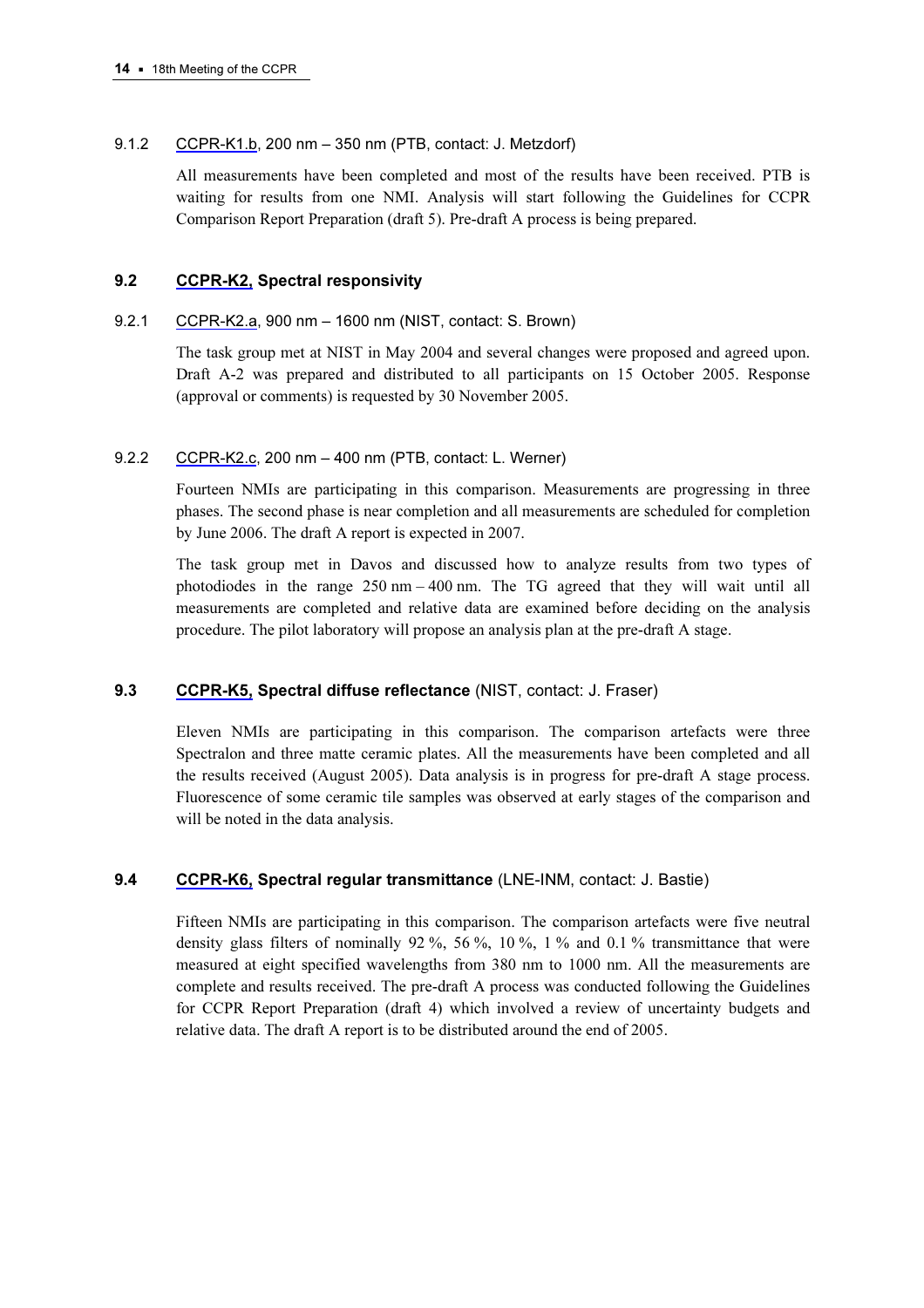### 9.5 CCPR bilateral key comparisons

#### 9.5.1 [CCPR-K1.a.1 \(NMIA – SPRI](http://kcdb.bipm.org/AppendixB/KCDB_ApB_info.asp?cmp_idy=610&cmp_cod=CCPR%2DK1%2Ea%2E1&page=1&search=2&cmp_cod_search=CCPR%2DK1%2Ea&met_idy=&bra_idy=&epo_idy=&cmt_idy=&ett_idy_org=&lab_idy=)NG)

Draft B was submitted to WG-KC in June 2005. It is on hold until CCPR-K1.a draft B is approved.

#### 9.6 Reports on progress of supplementary comparisons

#### 9.6.1 [CCPR-S1, Spect](http://kcdb.bipm.org/AppendixB/KCDB_ApB_info.asp?cmp_idy=493&cmp_cod=CCPR%2DS1&page=1&search=2&cmp_cod_search=CCPR%2DS&met_idy=&bra_idy=&epo_idy=&cmt_idy=&ett_idy_org=&lab_idy=)ral radiance (VNIIOFI, contact: V. Sapritsky)

No report was given.

There was some general discussion about the status of this comparison and the President asked the members for alternatives to these delays. Dr Ohno said that the CCPR Guidelines should be followed regarding timelines although some rules may not apply to supplementary comparisons. The President encouraged the participants of this comparison to form a task group and contact the pilot laboratory. The working group Chairman will contact VNIIOFI to ask the status and request prompt start of preparing the report.

## 9.6.2 [CCPR-S2, Ape](http://kcdb.bipm.org/AppendixB/KCDB_ApB_info.asp?cmp_idy=494&cmp_cod=CCPR%2DS2&page=1&search=2&cmp_cod_search=CCPR%2DS&met_idy=&bra_idy=&epo_idy=&cmt_idy=&ett_idy_org=&lab_idy=)rture area (NIST, Contacts: T. Litorja and J. Fowler)

Eight NMIs are participating in this comparison. The samples were four knife-edge and four land-type round apertures, 6 mm and 25 mm in diameter. The pre-draft A process was followed. Draft A was distributed in May 2005 with a deadline of 30 June 2005. Comments were received from BIPM, HUT and PTB. NIST sent the responses to these comments to all participants on 13 October 2005, requesting comments by 12 November 2005. The draft A-2 is to be distributed by the end of 2005.

#### 9.6.3 CCPR bilateral supplementary comparisons

Two additional bilateral comparisons f[or CCPR-S3 \(cryogen](http://kcdb.bipm.org/AppendixB/KCDB_ApB_info.asp?cmp_idy=495&cmp_cod=CCPR%2DS3&page=1&search=2&cmp_cod_search=CCPR%2DS&met_idy=&bra_idy=&epo_idy=&cmt_idy=&ett_idy_org=&lab_idy=)ic radiometers) are prepared by NPL, with the participants SPRING and UME.

#### 9.6.4 Discussion on the future of CCPR supplementary compariso[ns CCPR-S1 to CCPR-S3](http://kcdb.bipm.org/AppendixB/KCDB_ApB_search_result.asp?search=2&cmp_cod_search=CCPR-S&match_exact=0)

There will no longer be CCPR supplementary comparisons. The working group discussed whether the following comparisons need to be repeated, and whether any of them should be moved to key comparisons:

- [CCPR-S1, Spe](http://kcdb.bipm.org/AppendixB/KCDB_ApB_info.asp?cmp_idy=493&cmp_cod=CCPR%2DS1&page=1&search=2&cmp_cod_search=CCPR%2DS&met_idy=&bra_idy=&epo_idy=&cmt_idy=&ett_idy_org=&lab_idy=)ctral radiance, 220 nm to 2500 nm;
- [CCPR-S2, Ape](http://kcdb.bipm.org/AppendixB/KCDB_ApB_info.asp?cmp_idy=494&cmp_cod=CCPR%2DS2&page=1&search=2&cmp_cod_search=CCPR%2DS&met_idy=&bra_idy=&epo_idy=&cmt_idy=&ett_idy_org=&lab_idy=)rture area;
- [CCPR-S3, Cryo](http://kcdb.bipm.org/AppendixB/KCDB_ApB_info.asp?cmp_idy=495&cmp_cod=CCPR%2DS3&page=1&search=2&cmp_cod_search=CCPR%2DS&met_idy=&bra_idy=&epo_idy=&cmt_idy=&ett_idy_org=&lab_idy=)genic radiometers.

The WG-KC agrees that none of these comparisons need to be changed to a key comparison. It was proposed that future repetition of these comparisons should be classified as RMO supplementary comparisons.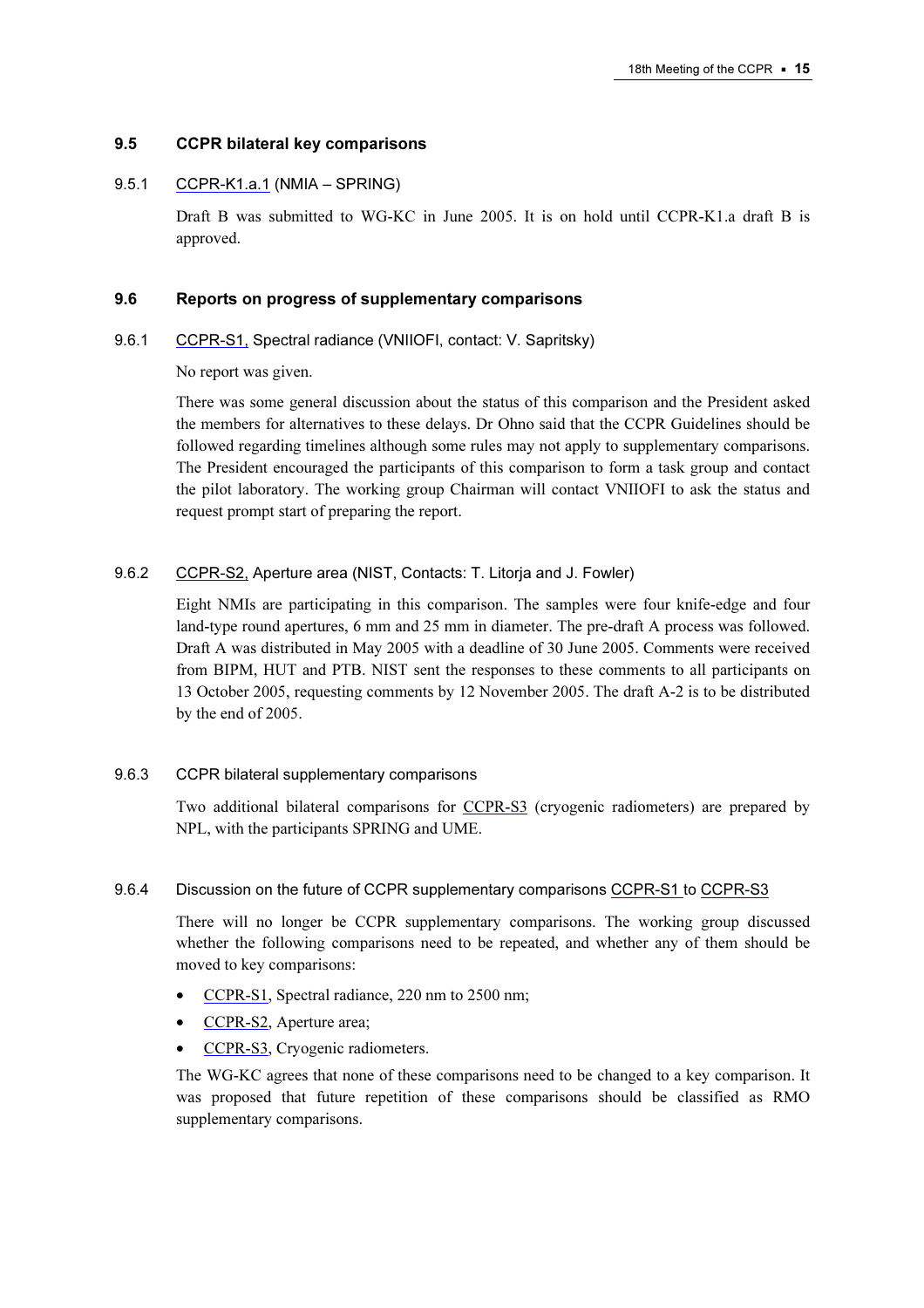# 9.7 Reports from the RMOs on comparison activities

This is reported in section 11.

## 9.8 Proposals for new comparisons

Pilot comparisons of spectral responsivity in the vacuum ultraviolet (VUV) (10 nm – 20 nm and 110 nm – 200 nm) are being planned. The details are given in the WG-UV report.

# 9.9 Guidelines for CCPR key comparison report preparation (draft 5)

The 5th draft of these guidelines was distributed to working group members on 10 October 2005 and discussed at the WG-KC meeting. The current content of these guidelines is, as follows:

- 1. Pre-draft A Process 1: Distribution of uncertainty budgets;
- 2. Pre-draft A Process 2: Review of relative data;
- 3. Identification of outliers;
- 4. Preparation and distribution of draft A;
- 5. Review of draft A by participants;
- 6. Preparation of draft B;
- 7. Publication of final report;
- 8. Recommended time line;
- 9. Appendix A: An example of relative data;
- 10. Appendix B: An example of a simple analysis of comparison data.

Dr Ohno reported that there had been general discussion by the WG-KC on the correlation between NMI scales, the use of a model, time-table (including in the protocol a deadline for results from participants), and linking results of bilateral comparisons to CCPR key comparisons. The consensus of the members was to not limit the calculation technique for the key comparison reference value to the simple analysis proposed in Appendix B. Based on these discussions, Dr Ohno, will propose changes to draft 5 and discussion will continue by e-mail. It is planned to finalize the first version of the Guidelines in early 2006.

The President asked if the WG-KC intends to address the linking of results of RMO comparisons. Dr Ohno said that there was insufficient time at the working group meeting to discuss this issue but some suggestions have been proposed by Dr Ikonen and would be further discussed by e-mail. He also mentioned that Dr Fox, as Chairman of the Task Group considering strategies for CCPR/RMO comparison, had given a report on how to handle this issue (see below). This preliminary report was largely the personal thoughts of the Task Group Chair but these ideas would be further developed with the full Task Group.

Dr Xu asked for clarification on whether the pilot laboratory of an RMO comparison can be a laboratory that had not participated in the CCPR key comparison. There was further discussion on this issue with input from several members but no conclusion was reached. The President said that one of the terms of reference of the WG-CMC is to advise the RMOs on what comparisons are required and that the issue of piloting RMO comparisons should be raised within the Task Group for strategies for CCPR/RMO comparisons, so that they can develop guidelines.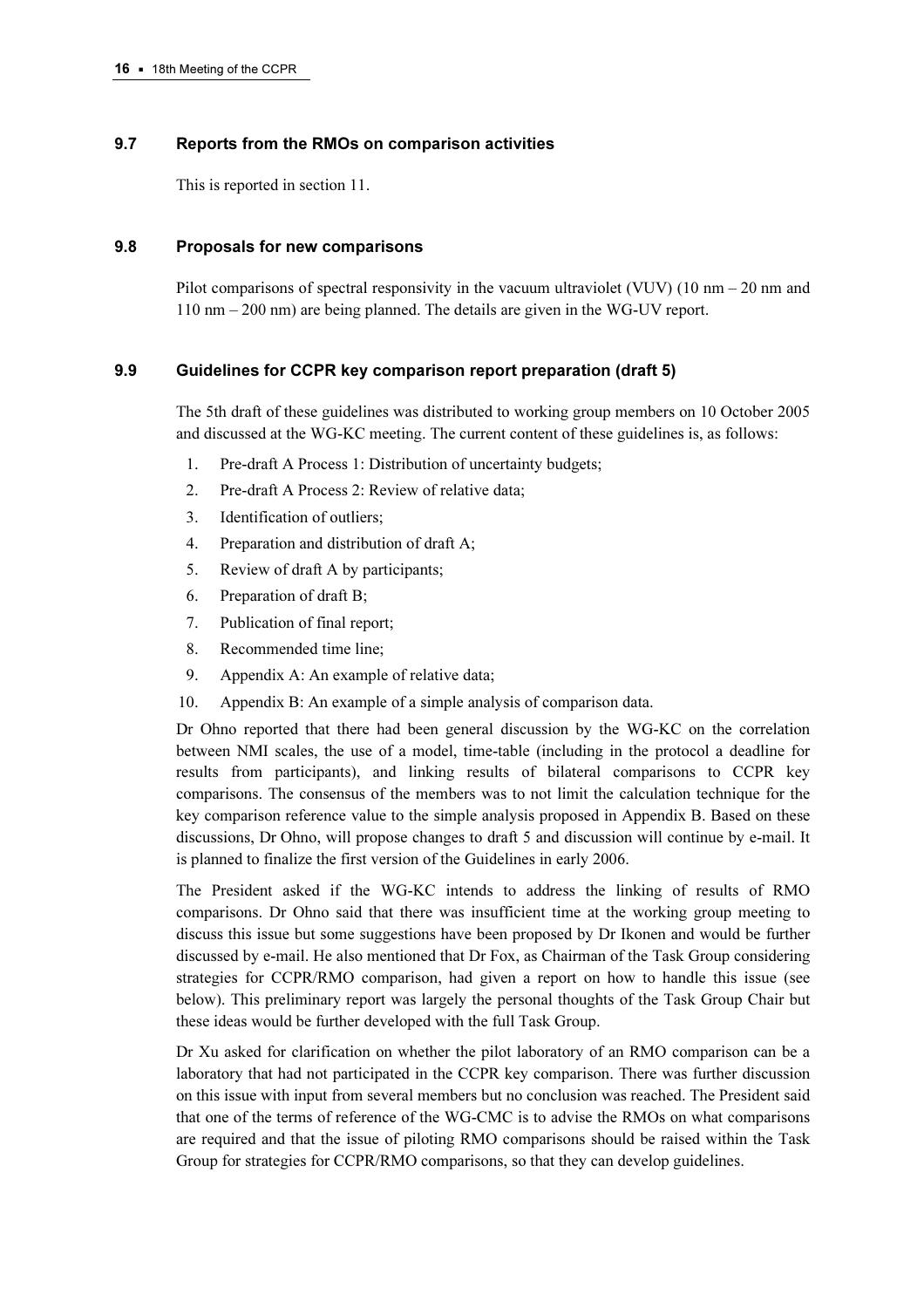## 9.10 Discussions on bilateral and RMO comparison issues

Dr Fox, Chairman of the Technical Group on Strategies for CCPR/RMO comparisons, gave a report entitled "Early thoughts of Chair (not discussed with members)". The major issues, he raised were:

- Cost of comparisons is very expensive, particularly for the pilot laboratory;
- Time from initiation to end is long, particularly for CC key comparisons;
- Pilots of CC key comparison are often larger NMIs;
- CC key comparison must include representation of all RMOs not to be biased to any RMO;
- Opportunity through bilaterals to correct "error";
- All NMIs must have opportunity to participate in at least an RMO comparison;
- RMO comparison must happen soon after completion of CC comparison.

Some ideas were proposed for addressing these issues:

- Cost of comparison (pilot laboratories) to be shared by participants;
- Limit number of participants for key comparisons to 6 to 8 (to reduce time and workload);
- Large RMOs to consider advantages of two co-pilots for comparisons to reduce timescales;
- Sharing of piloting responsibility within RMOs to smaller NMIs.

The WG-KC will continue discussing these recommendations with leadership of Dr Fox and the task group.

The WG-KC also discussed bilateral comparisons under CCPR or RMO auspices, where the distinction is not clear. The members studied the:

- [CIPM Guidelines for CIPM Key Comparisons](https://www.bipm.org/utils/en/pdf/guidelines.pdf) (1999-2003 revised) and the document;
- [JCRB-14/6\(3\): Process for](https://www.bipm.org/utils/common/documents/jcrb/subsequent_bilaterals.pdf) Subsequent Bilateral Key Comparisons.

The WG-KC agreed that only those bilateral comparisons that will correct errors in the measurement of the CCPR key comparisons already carried out will be designated CCPR bilateral comparisons. All other bilateral comparison (to align new NMIs to KCRV in past key comparisons) will be designated RMO bilateral comparisons.

The same numbering is used for supplementary comparisons  $(S1, S2, \ldots)$  of different quantities by the CCPR and some RMOs, which is confusing. Considering that there will be no further CCPR supplementary comparisons, and that these RMO comparisons are already started, it was concluded to live with this inconsistency.

It was requested to clearly label bilateral key comparisons as such on the KCDB website, and the BIPM staff agreed to do this.

# 9.11 Discussion on periodicity of key comparisons

This item was not discussed due to lack of time in the working group meeting but is covered in section 15.1.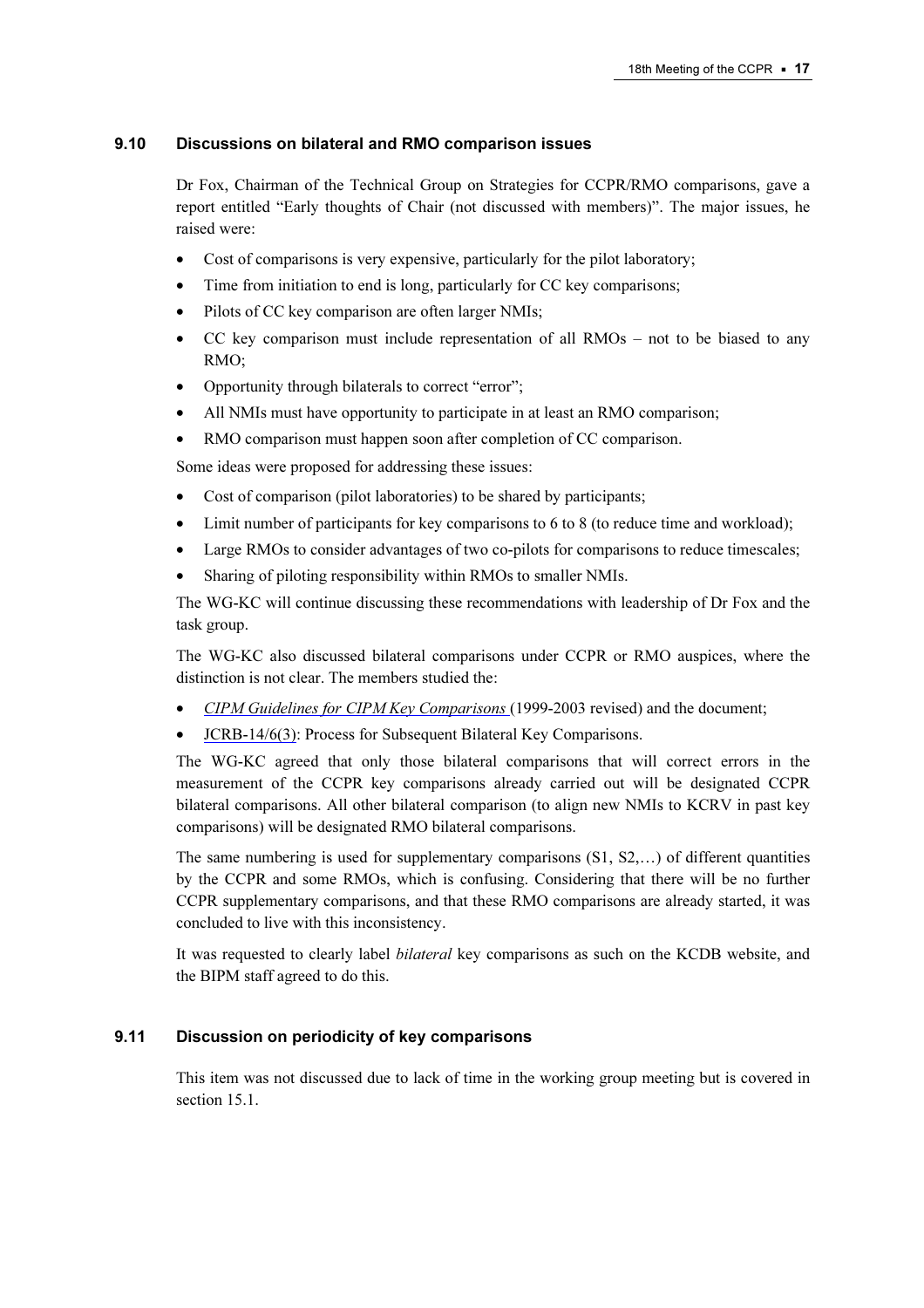#### 9.12 Discussion on data reduction for CCPR key comparisons

Two working group documents have been prepared by Dr Parr on this issue (CCPR/05-03 and - 04). The main points of these documents were summarized by Dr Ohno. These are, as follows:

The results of comparisons do not come from the same population, thus cannot assume expectation value to be zero. The uncertainty budgets by participants are not conducted in a uniform manner and they are not sufficiently credible. These considerations do not support the use of weighted mean. Dr Parr advocates the use of the simple mean for KCRV calculation, but he respects the CCPR decision on the use of weighted mean with cut-off. He does not support extensive application of statistical methods as performed in t[he CCPR-K1.a comparis](http://kcdb.bipm.org/AppendixB/KCDB_ApB_info.asp?cmp_idy=478&cmp_cod=CCPR%2DK1%2Ea&page=1&search=2&cmp_cod_search=CCPR%2DK1&met_idy=&bra_idy=&epo_idy=&cmt_idy=&ett_idy_org=&lab_idy=)on, and strongly recommends keeping the analysis in CCPR comparisons as simple as possible.

A response to these comments has been prepared by NPL and is registered as working document CCPR/05-13. Dr Ohno and Dr Fox agreed that this issue will be addressed in the Guidelines for CCPR Key Comparison Report Preparation.

#### 9.13 Schedule of next meeting

An invitation was received from Dr Matamoros of CENAM, to hold the next meeting of the key comparison working group at CENAM, in Queretaro, Mexico during the last week of October 2006, in conjunction with a Metrology Symposium.

#### 9.14 Proposal for new Chairman of WG-KC

The Chairman of the WG-KC, Dr Al Parr, has resigned from the chairmanship. The members of the working group have unanimously supported the motion to recommend to the full CCPR membership that Dr Ohno become the new Chairman of this working group.

## 10 LIAISON WITH CCT WORKING GROUP 5 ON "RADIATION THERMOMETRY"

Dr Fox reported on the activities of this very active working group in CCT. He has submitted to the CCPR a copy of the report from the outgoing Working Group 5 Chairman, Dr Fischer (CCPR/05-10). The chairmanship of this working group has recently changed to Graham Machin of NPL. The working group has prepared a draft document on a Best Practice Guide for low temperature radiation thermometers in the infrared (IR) domain. Dr Fox had expected that Prof. Sapritsky would be attending the CCPR meeting and making a presentation on eutectics and plans to establish a new high-temperature thermodynamic scale based on these eutectics by 2011. The working group has made a request to the radiation community to carry out a pilot comparison to use radiometry based on filter radiometers to assign thermodynamic temperatures to these eutectics. The time frame for this comparison is 2005-2006. Because of the short leadtime for this comparison, only NMIs with mature capabilities in this field are expected to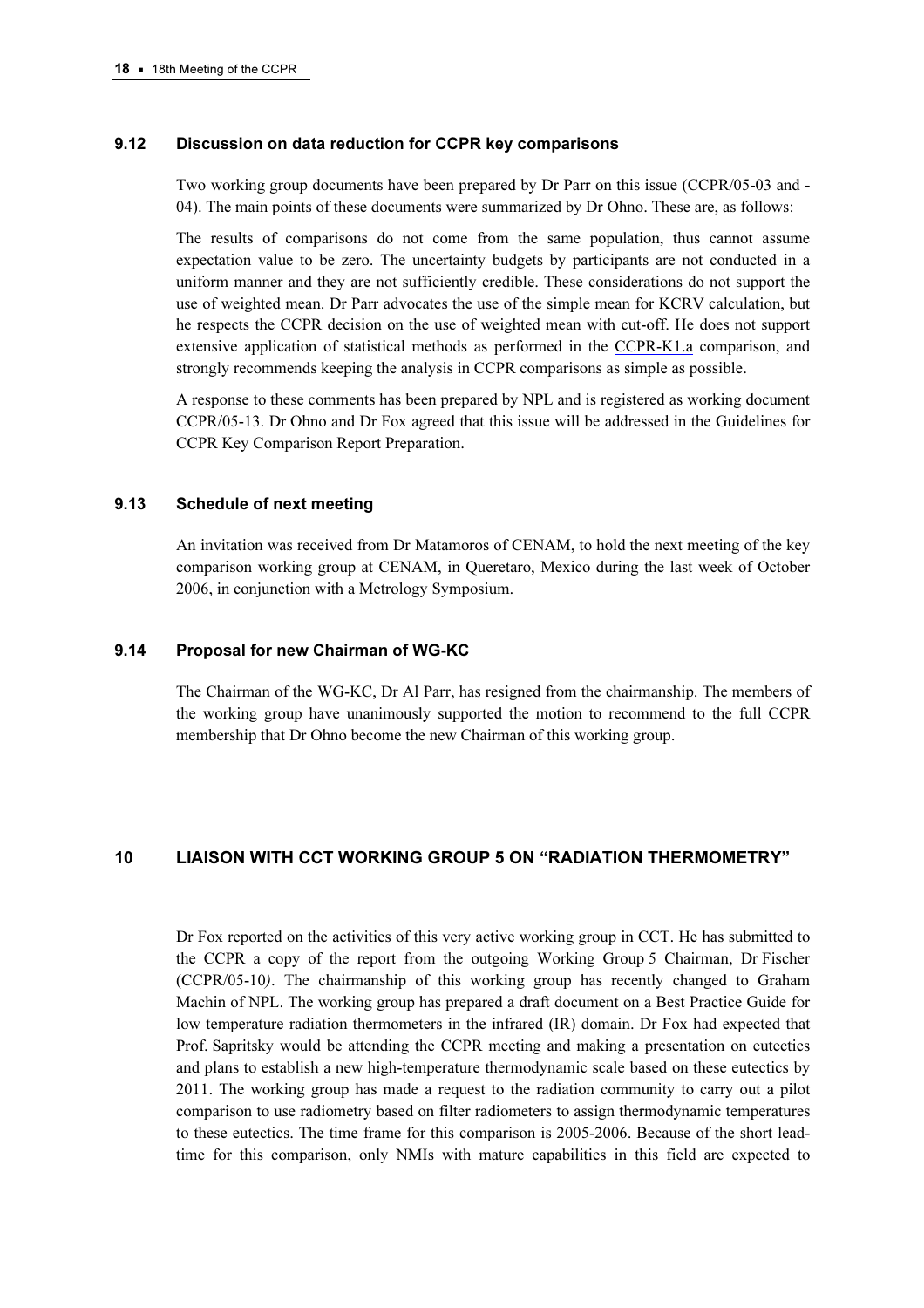participate in this comparison. These NMIs should make themselves known to the CCT Working Group 5 Chairman.

# 11 REPORTS BY RMO TC CHAIRS

#### 11.1 APMP

The Report of the Asia/Pacific Metrology Programme (APMP) was given by Dr Xu. There are 11 members in this RMO and Dr Xu has been Chairman since 2003. The RMO has established working groups for CMCs and key comparisons. The WG-CMC has five members (KRISS, MSL, NIM, NMIJ and SPRING). The WG-KC has no fixed membership, but is formed by coordinators of the key and supplementary comparisons and chaired by the TC Chairman.

Dr Xu reported on the APMP photometry and radiometry activities including annual meetings, workshops, WG-CMC, WG-KC and other activities that are aimed at promoting technical exchange and collaboration among member NMIs and helping developing country economies setting up photometry and radiometry capabilities. Details were given on the status of:

- the APMP CMCs already published in KCDB, after the Round 1 and 2 inter RMO CMC review process;
- the intra RMO review process for the Round 3 CMCs;
- the inter RMO review process for SIM.PR.3.2005 and EUROMET.PR.3.2005.

Dr Xu reported that the following comparisons are finished or in progress:

- [CCPR-K3.a.1, Lum](http://kcdb.bipm.org/AppendixB/KCDB_ApB_info.asp?cmp_idy=611&cmp_cod=CCPR%2DK3%2Ea%2E1&page=1&search=2&cmp_cod_search=CCPR%2DK3&met_idy=&bra_idy=&epo_idy=&cmt_idy=&ett_idy_org=&lab_idy=)inous intensity. Participants are NMIA and SPRING. Measurements are completed and results have been published in Metrologia, 2005, 42, Tech. Suppl. 02001.
- [CCPR-K3.b.1, Luminou](http://kcdb.bipm.org/AppendixB/KCDB_ApB_info.asp?cmp_idy=612&cmp_cod=CCPR%2DK3%2Eb%2E1&page=1&search=2&cmp_cod_search=CCPR%2DK3&met_idy=&bra_idy=&epo_idy=&cmt_idy=&ett_idy_org=&lab_idy=)s responsivity. Participants are NMIA and SPRING. Mesurement are completed and results have been published in *Metrologia*, 2005, 42, Tech. Suppl. 02001.
- [CCPR-K1.a.1, Spectra](http://kcdb.bipm.org/AppendixB/KCDB_ApB_info.asp?cmp_idy=610&cmp_cod=CCPR%2DK1%2Ea%2E1&page=1&search=2&cmp_cod_search=CCPR%2DK1&met_idy=&bra_idy=&epo_idy=&cmt_idy=&ett_idy_org=&lab_idy=)l irradiance. Participants are NMIA and SPRING. Draft B report was submitted in June 2005; waiting for results of CCPR-K1.a.
- [APMP.PR-S1, Irrad](http://kcdb.bipm.org/AppendixB/KCDB_ApB_info.asp?cmp_idy=574&cmp_cod=APMP%2EPR%2DS1&page=1&search=2&cmp_cod_search=APMP%2Epr%2DS&met_idy=&bra_idy=&epo_idy=&cmt_idy=&ett_idy_org=&lab_idy=)iance responsivity of UV detectors. Participants are: SPRING (pilot), NML-CSIR, CMS-ITRI, KRISS, NIM, NMIA and NMIJ. Measurements are completed and draft A report is in preparation.

The following comparisons are planned:

- Fibre optic power responsivity;
- Luminous flux;
- Luminous intensity;
- Spectral diffuse reflectance;
- Spectral power responsivity;
- OTDR;
- LED CIE standard intensity, flux.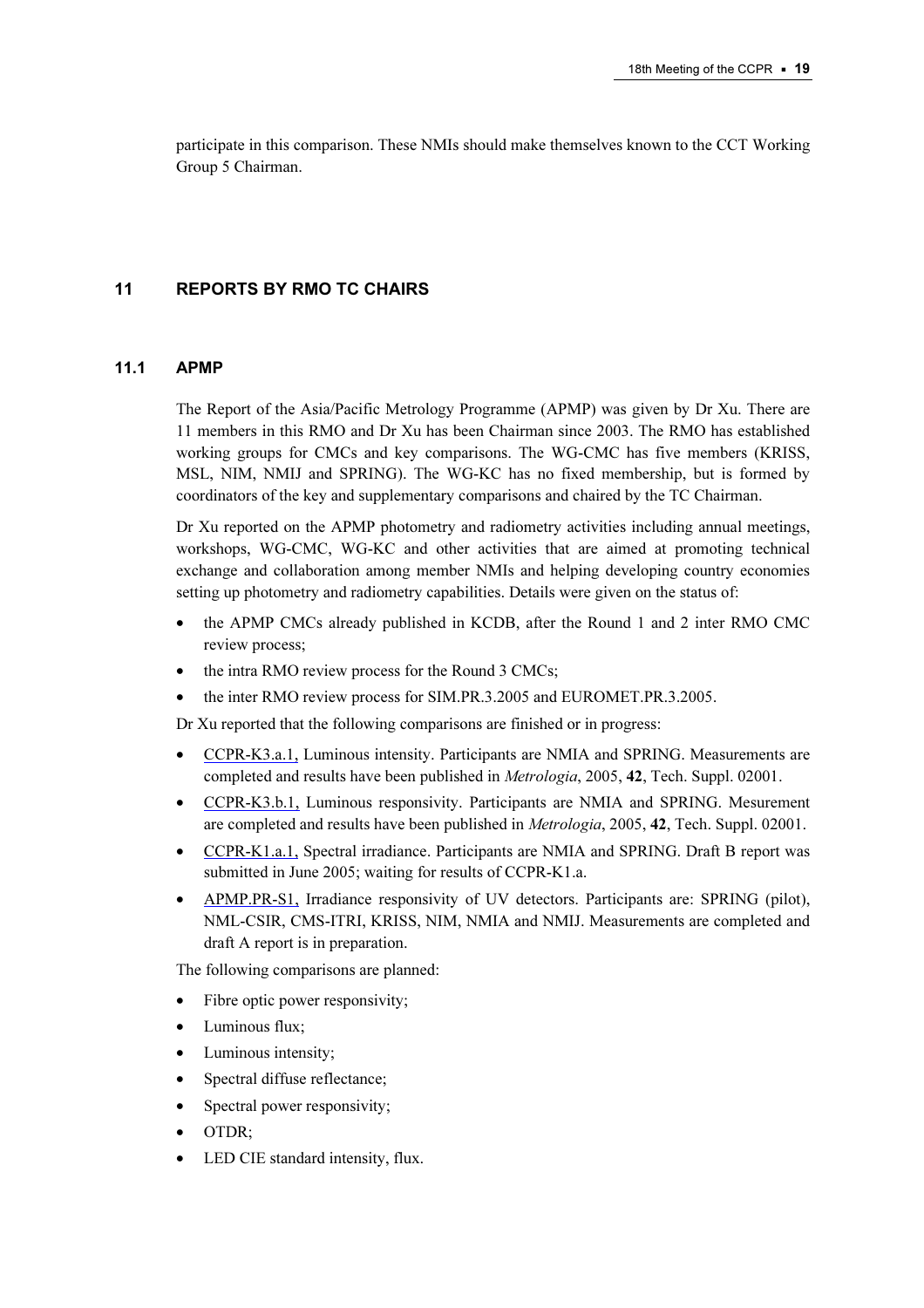Dr Xu reported that these planned comparisons have not yet been registered with the BIPM. The first two (fibre optic power responsivity and luminous flux), have secured funding and only some have developed technical protocols; details were given for the technical protocol for the optical fibre power meter responsivity comparison.

Dr Xu concluded his report by outlining the focus of future APMP photometry and radiometry work. In particular, to carry out annual CMC submission and review, new APMP comparisons to underpin CMC claims and to hold an annual TCPR workshop on common topics of interest.

There were no comments to this report.

# 11.2 COOMET

No report was presented. The COOMET TC Chairman, Prof. Sapritsky, was not present and no representative was available at the meeting to give this report.

# 11.3 EUROMET

Dr Rastello reported on the activities of EUROMET PHORA, the photometry and radiometry technical committee. Their last meeting was in April 2005 and, at that time there were 29 active PHORA projects. The trend is for PHORA projects to start and complete their work within 12 month period. Annual reports are posted at the website PHORANET.

Dr Rastello reported that the following key comparisons are in progress:

- [EUROMET.PR-K2.b, Spe](http://kcdb.bipm.org/AppendixB/KCDB_ApB_info.asp?cmp_idy=500&cmp_cod=EUROMET%2EPR%2DK2%2Eb&page=1&search=2&cmp_cod_search=EUROMET%2EPR%2DK2&met_idy=&bra_idy=&epo_idy=&cmt_idy=&ett_idy_org=&lab_idy=)ctral responsivity: The measurements are almost completed;
- [EUROMET.PR-K3.a, Lu](http://kcdb.bipm.org/AppendixB/KCDB_ApB_info.asp?cmp_idy=501&cmp_cod=EUROMET%2EPR%2DK3%2Ea&page=1&search=2&cmp_cod_search=EUROMET%2EPR%2DK3&met_idy=&bra_idy=&epo_idy=&cmt_idy=&ett_idy_org=&lab_idy=)minous intensity (pilot is PTB, according to protocol, to be completed in 2005);
- [EUROMET.PR-K3.b.1, Lu](http://kcdb.bipm.org/AppendixB/KCDB_ApB_info.asp?cmp_idy=695&cmp_cod=EUROMET%2EPR%2DK3%2Eb%2E1&page=1&search=2&cmp_cod_search=EUROMET%2EPR%2DK3&met_idy=&bra_idy=&epo_idy=&cmt_idy=&ett_idy_org=&lab_idy=)minous responsivity: Completed bilateral with the results available in Metrologia, 2005, 42, Tech. Suppl. 02002;
- [EUROMET.PR-K4, Lum](http://kcdb.bipm.org/AppendixB/KCDB_ApB_info.asp?cmp_idy=504&cmp_cod=EUROMET%2EPR%2DK4&page=1&search=2&cmp_cod_search=EUROMET%2EPR%2DK4&met_idy=&bra_idy=&epo_idy=&cmt_idy=&ett_idy_org=&lab_idy=)inous flux (according to protocol, to be completed in 2005);
- [EUROMET.PR-K4.1, Lum](http://kcdb.bipm.org/AppendixB/KCDB_ApB_info.asp?cmp_idy=672&cmp_cod=EUROMET%2EPR%2DK4%2E1&page=1&search=2&cmp_cod_search=EUROMET%2EPR%2DK4&met_idy=&bra_idy=&epo_idy=&cmt_idy=&ett_idy_org=&lab_idy=)inous flux and luminous intensity; Bilateral between LNE-INM and INM-BRML: Measurements are completed and results are expected at the end of 2005;
- [EUROMET.PR-K5, Spec](http://kcdb.bipm.org/AppendixB/KCDB_ApB_info.asp?cmp_idy=505&cmp_cod=EUROMET%2EPR%2DK5&page=1&search=2&cmp_cod_search=EUROMET%2EPR%2DK5&met_idy=&bra_idy=&epo_idy=&cmt_idy=&ett_idy_org=&lab_idy=)tral diffuse reflectance (pilot is OMH): Technical protocol to be sent in December 2005 with measurements starting in September 2006;
- [EUROMET.PR-K6, Spe](http://kcdb.bipm.org/AppendixB/KCDB_ApB_info.asp?cmp_idy=506&cmp_cod=EUROMET%2EPR%2DK6&page=1&search=2&cmp_cod_search=EUROMET%2Epr%2DK6&met_idy=&bra_idy=&epo_idy=&cmt_idy=&ett_idy_org=&lab_idy=)ctral regular transmittance (pilot is LNE): Measurements are completed and draft A is planned by the end of 2005.

The following key comparisons are planned:

- EUROMET.PR-K2.a.1 of spectral responsivity. Bilateral between NMi VSL and SP, and
- EUROMET.PR-K2.a.2 of spectral responsivity. Bilateral between JV and NMi VSL.

The following supplementary comparisons are in progress.

- [EUROMET.PR-S1, C](http://kcdb.bipm.org/AppendixB/KCDB_ApB_info.asp?cmp_idy=585&cmp_cod=EUROMET%2EPR%2DS1&page=1&search=2&cmp_cod_search=EUROMET%2EPR%2DS&met_idy=&bra_idy=&epo_idy=&cmt_idy=&ett_idy_org=&lab_idy=)omparison of chromatic dispersion reference fibres: The measurements are completed and the draft B report is available;
- [EUROMET.PR-S2, Radia](http://kcdb.bipm.org/AppendixB/KCDB_ApB_info.asp?cmp_idy=675&cmp_cod=EUROMET%2EPR%2DS2&page=1&search=2&cmp_cod_search=EUROMET%2EPR%2DS&met_idy=&bra_idy=&epo_idy=&cmt_idy=&ett_idy_org=&lab_idy=)nt power of high power lasers: Started in 2004 and expected to be finished by December 2006.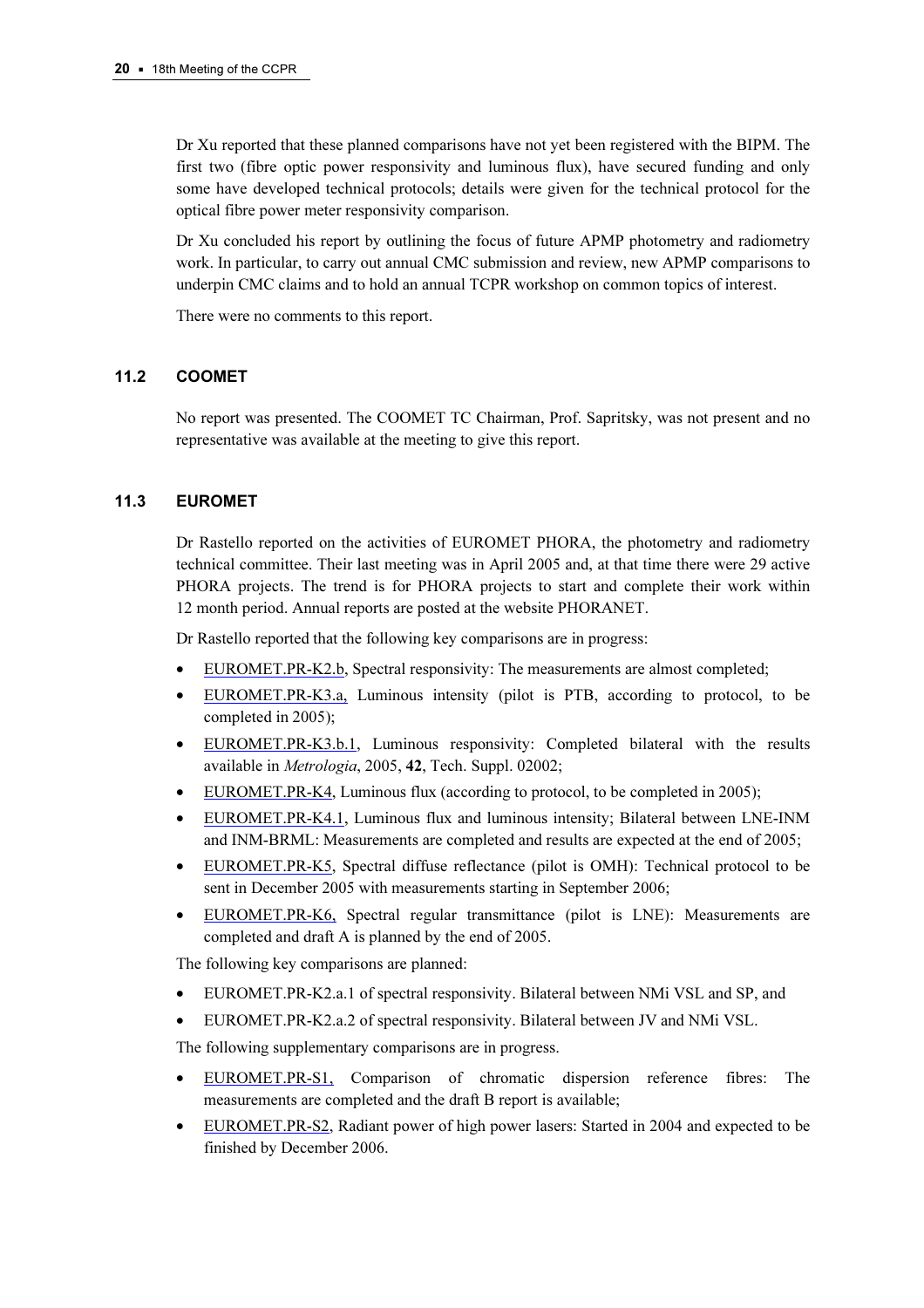Dr Rastello reported that the next challenge for EUROMET is iMERA and Article 169. iMERA is an EC "ERA-NET" coordination action that involves 20 partners from 14 countries. Formal partners include five ministries and JRC-IRMM. This EC action is for 3 years duration with a start date of 1 April 2005. Dr Rastello described the iMERA objectives and work programme. The objectives include sharing of facilities, dissemination of information and exchange of staff, joint activities, and governance. Dr Rastello reported that there has been considerable debate about what legal structure EUROMET should have in order to deal with Article 169 of the European Treaty. A EUROMET working group has been created to deal with this issue. Dr Rastello will chair the first meeting of this working group.

There were no comments to this report.

#### 11.4 SADCMET

Ms van Tonder reported that NIS (Egypt) and the Kenya Bureau of Standards (KEBS) have established photometry and radiometry laboratories but no RMO comparisons have been carried out. She reported that CSIR-NML is an associate member of APMP and listed the APMP comparisons in which they have participated.

There were no comments to this report.

#### 11.5 SIM

Report given by Dr Matamoros. There are only five active members in SIM: CENAM, INMETRO, INTI, NIST, and NRC, which is reason for lack of regional comparisons. Costa Rica is an emerging member and has begun some work in luminous flux. A photometry and radiometry contact in Costa Rica has not yet been established.

Dr Matamoros reported that the following comparisons are in progress:

- [SIM.PR-K4, on lumin](http://kcdb.bipm.org/AppendixB/KCDB_ApB_info.asp?cmp_idy=662&cmp_cod=SIM%2EPR%2DK4&page=1&search=2&cmp_cod_search=SIM%2EPR%2DK4&met_idy=&bra_idy=&epo_idy=&cmt_idy=&ett_idy_org=&lab_idy=)ous flux. Five laboratories are participating: CENAM (pilot laboratory), INMETRO, INTI, NIST and NRC. The protocol was approved in February 2005 and measurements are in progress.
- SIM.2.4, on spectral regular transmittance (not yet recorded in the KCDB). Measurements have been completed and the draft B report is in preparation.

The following comparisons are planned:

- Spectral responsivity to link to CCPR-K2.b;
- Luminous intensity;
- Spectral diffuse reflectance.

A SIM seminar is proposed for developing economies on photometry.

There were no comments to this report.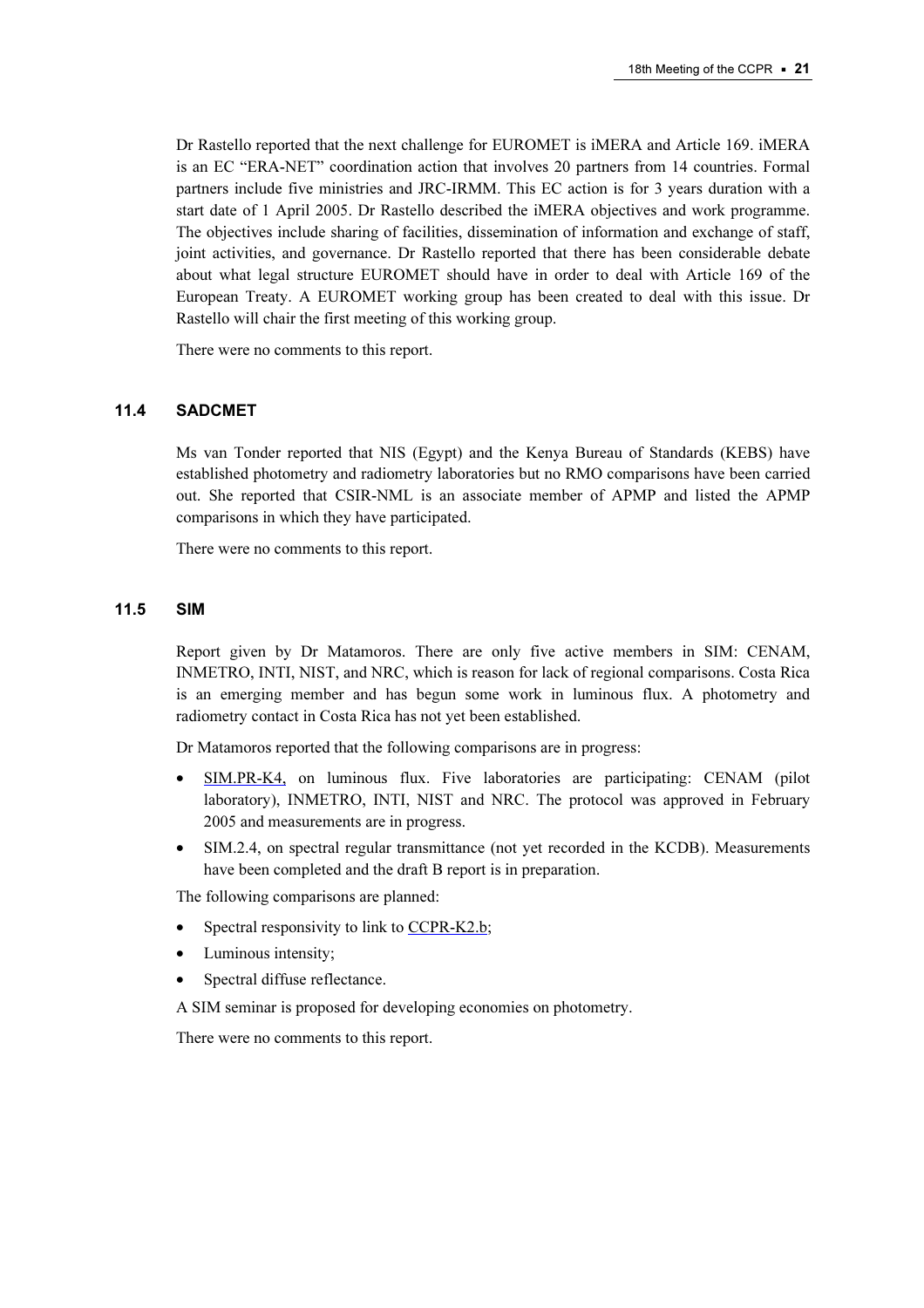# 12 LIAISONS WITH OTHER ORGANIZATIONS

## 12.1 WMO

Dr Schmutz gave a report on the activities of World Meteorological Organization (WMO) relevant to the CCPR activities. He indicated that there are two main issues involving the working structure of WMO. The first of these is a new agreement on reciprocal representation on the BIPM and WMO. Dr Fox and Dr Schmutz are the two liaisons that represent CCPR on the expert team for radiation members. He suggested that we also need a representative from WMO at the CCPR.

The President asked if CCPR should write to WMO or work through the two liaisons, Dr Fox and Dr Schmutz. In response to this question, Dr Schmutz replied that CCPR should write to WMO and invite a representative to the CCPR meetings.

The second issue that Dr Schmutz highlighted was the WMO mandate to the World Radiation Centre at PMOD involving the dissemination of the World Radiometric Reference (WRR). He briefly described the results of the recent intercomparison of solar irradiance measurements that was held in Davos in October 2005 just prior to the Newrad2005 meeting. This comparison is carried out every 5 years and involves about 3 weeks of measurements. This year, there were 72 participants with 101 instruments from 41 countries.

Dr Schmutz said that they have compared their WRR scale of radiant power with the SI scale of METAS and of NPL. The results of this comparison showed that the WRR agreed with the SI within the uncertainties.

Dr Schmutz indicated that PMOD/WRC is a signatory of the CIPM MRA (through METAS) since 2003. PMOD/WRC has made a presentation of its Quality System to EUROMET and has participated in comparisons of radiant power. Their goal is to have their CMCs for solar irradiance included in the BIPM key comparison database. He said that, in the future, he hoped to be talking about solar irradiance as a CCPR rather than WMO comparison activity.

The President commended this partnership with the WMO and expressed his hope that this convergence between the WRR and SI units would continue.

# 12.2 CIE

Dr Bastie reported on the activities of the International Commission on Illumination (CIE) relevant to the activities of the CCPR from 2003 up to April 2005. He listed the following CIE publications:

- Joint ISO/CIE Standard ISO 23539:2005/CIE S010:2004 The CIE System of Physical Photometry;
- Technical report CIE publication 151:2003 Spectral weighting of solar UV radiation;
- Techncial report CIE publication 153:2003 Report on intercomparison of measurement of luminous flux of high pressure sodium lamps;
- Techncial report CIE publication 15:2004 Colorimetry, 3rd edition;
- Technical report CIE publication 165:2005 10 Degree Photopic Photometry Observer.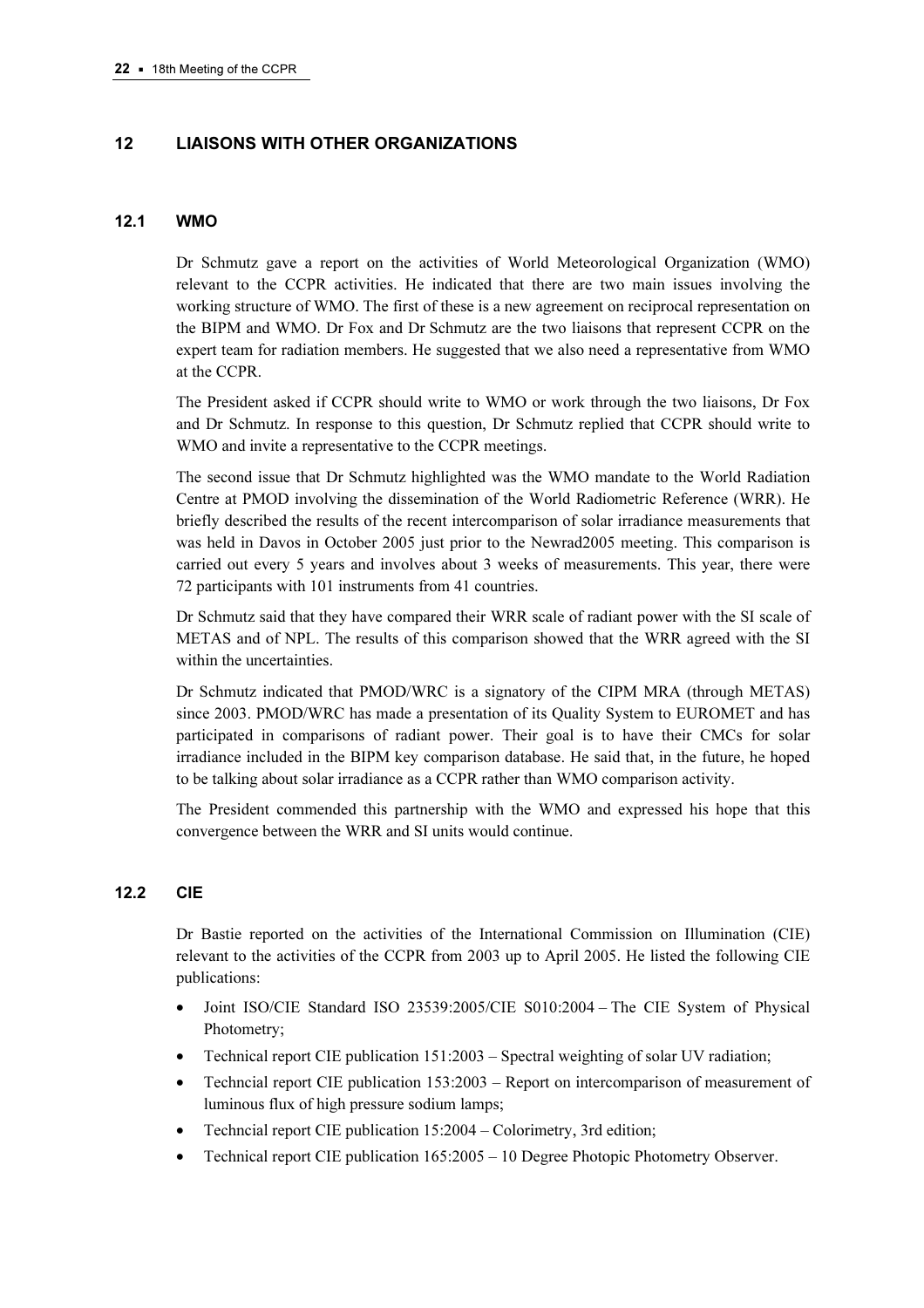Dr Bastie briefly summarized the activities of the seven CIE Divisions, then listed the TCs of Divisions 1, 2 and 6, that are of CCPR interest. These are:

- Division 1: TCs 1-30, 1-37, 1-41, 1-46, 1-56, 1-59, 1-62, and 1-65;
- Division 2: TCs 2-25, 2-28, 2-29, 2-40, 2-43, 2-44, 2-46, 2-47, 2-48, 2-49, 2-56, 2-58, 2-59, and 2-60;
- Division 6: TCs 6-03, 6-23, 6-44, 6-46, 6-53, 6-54, and 6-55.

The following recent or upcoming CIE Symposia are related to CCPR activities:

- LED light sources, June 2004, in Tokyo;
- Light and health (Non-visual effects), 30 September 2 October 2004, in Vienna;
- 75 years of the standard colorimetric observer, 16-17 May 2006, in Ottawa;
- Measurement Uncertainty Evaluation, 12-13 June 2006, at PTB.

The President asked if there should be a more formalized relationship between the CIPM and CIE. This has already been carried out, for example, with ILAC and WMO. He said that he had made this recommendation to the CIPM and it had been supported. The CIE has a very important relationship with the CCPR and mutual expectations need to be defined. He indicated that he has prepared a first draft of this agreement that would be considered by the CIPM. This is a framework agreement, largely based on the agreement between the CIPM and WMO. It is not intended as a detailed document of responsibilities but as a memorandum of understanding. He will be distributing a draft of this document to the CCPR members. He asked if the CCPR members were supportive of this initiative. General support was confirmed.

Dr Fox asked if someone would be willing to take over the function of reporting on CIE activities at CCPR meetings since Dr Bastie is retiring in the near future.

Dr Zwinkels volunteered to take on this function and this was accepted.

## 12.3 CORM

Dr Ohno reported on the mandate and current activities of the Council for Optical Radiation Measurements (CORM). CORM 2006 is being held at NIST, Gaithersburg, 9-11 May 2006, and the theme is "Industry and National Metrology Institutes Partners in Light Measurement Problem Solving". This session will be followed by an Expert's Symposium on Light Measurement Techniques and Instrument Calibration Techniques and Uncertainties. Further information on this conference can be found at the CORM webs[ite: www.corm.org.](www.corm.org) 

#### 12.4 ORM

Dr Fox reported on the mandate and recent activities of the Optical Radiation Measurements (ORM) Club of the NPL. The formulation of this programme is through the UK Department of Industry. The NPL ORM Club hosts annual meetings and focussed interest groups (FIGs). There are currently about 200 individual and corporate members. ORM, in cooperation with CORM, will be co-hosting the Oxford V Conference on Spectrometry at NPL in June 2006. More information about this conference can be found at the NPL web[site: www.npl.co.uk.](www.npl.co.uk)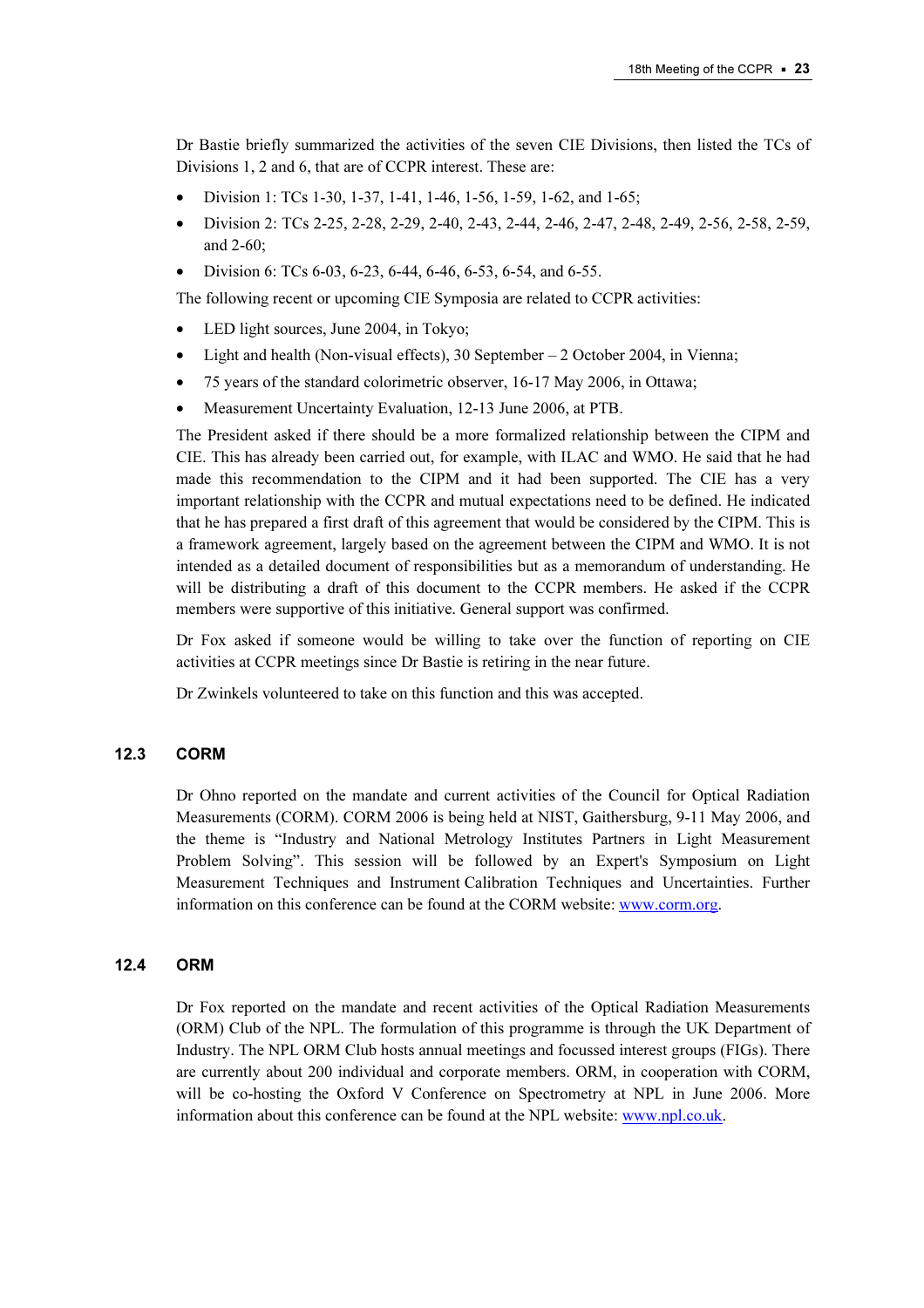## 12.5 UV Community

The President requested a report of UV Community recent activities from Prof. Metzdorf. There were no new activities to report.

## 13 MEMBERSHIP

The President gave a brief overview of the CCPR membership. There are currently 18 members with the following distribution: Europe (ten), Asia (six) and North America (two). There are three official CCPR Observers and two of these have applied for official CCPR status. Written applications have been received from SPRING, Singapore (CCPR/05-07) and from UME, Turkey (CCPR/05-11).

Dr Xu gave a summary report on the application from SPRING. SPRING has been an Observer for the past 6 years, a signatory to the Metre Convention in 1993 and a signatory to the MRA in 1999. The NMI was founded in 1975 and established an optical radiation laboratory in 1990 with five staff. He highlighted the technical progress made in developing photometric and radiometric measurement facilities, participation in comparisons and implementation of a quality system.

Dr Sametoglu gave a summary report on the application from UME, Turkey. Their laboratory was a signatory to the MRA in 1999. He described the progress the laboratory has made in developing photometric and radiometric scales, their current traceability chain, list of publications since 2003, and planned and completed comparisons.

Dr Fox asked if there were any guidelines for CC membership. The President said that there are basically the criteria that are set out in the document received from the CIPM (CCPR/05-12) and distributed to members the preceding day. One important criterion is active participation in RMO work.

There was some general discussion about the applications from SPRING and UME. CCPR members from both APMP and EUROMET strongly supported the applications of the laboratories in their regions and cited their strong leadership and activity in RMO work.

The application of SPRING was recommended unanimously to the CIPM for full CCPR membership.

The application of UME was recommended unanimously to the CIPM for full CCPR membership.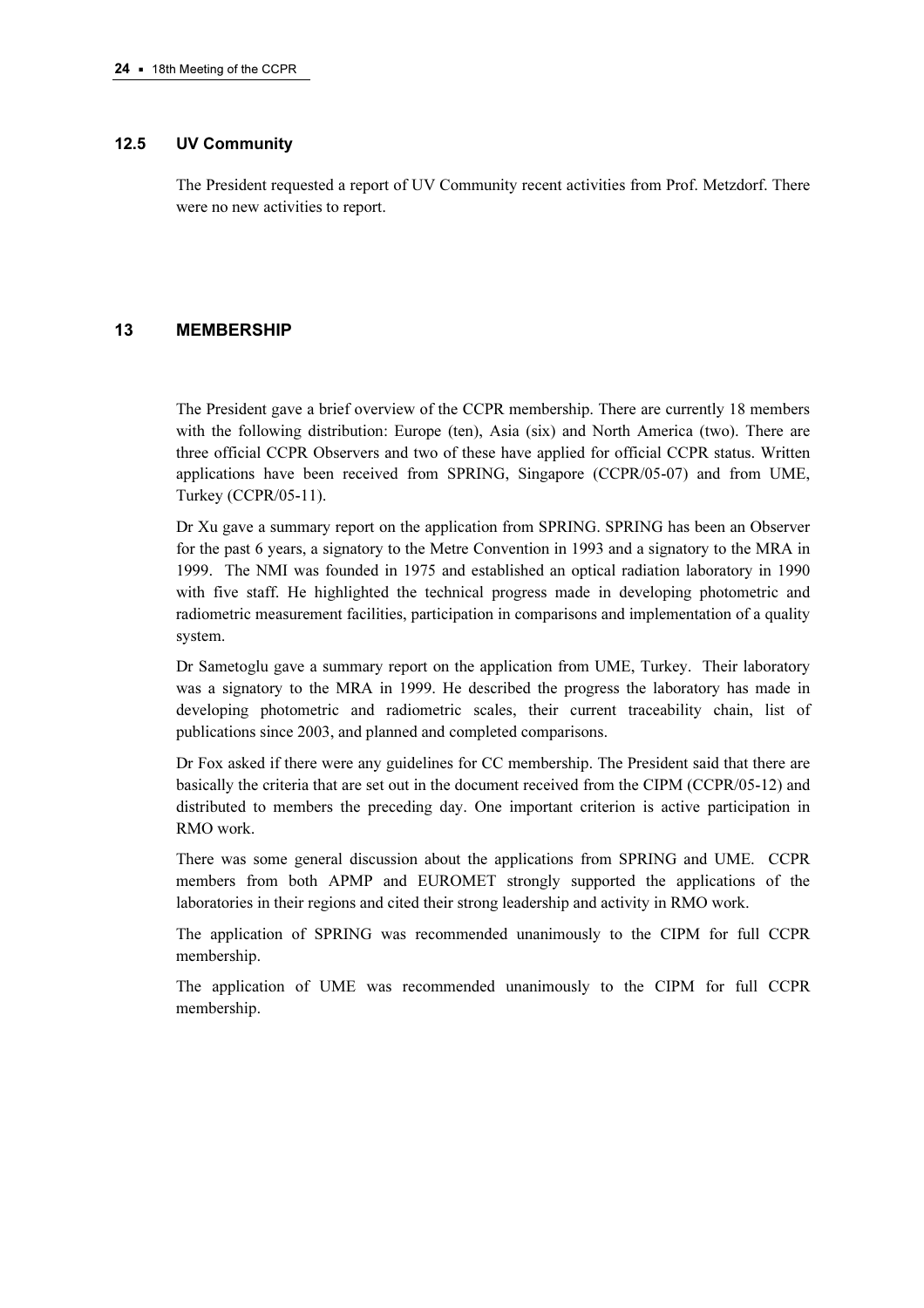## 14 DISCUSSION ON THE EVOLUTION OF THE SI

The Executive Secretary gave a presentation on the evolution of the International System of Units, SI (CCPR/05-05). It is proposed to change the definitions of four base units: the kilogram, ampere, kelvin, and the mole. Professor Wallard stated that many CCs are concerned about what will be the impact on the user community if new SI definitions are made in 2011. He stressed that the CCs need to be very careful that the values selected are correct since the implications are far-reaching.

Dr Fox said that the CCPR does not have to do anything regarding the definition of the candela for 2011. However, further in the future, the CCPR should consider a quantum-based (e.g. photon) quantity. The President said that the CCs have been asked for their inputs on only the four proposed re-definitions. The recent trend has been to bring more chemical and biological areas into the SI. Thus the fields having an impact on the direction of the SI has increased beyond the traditional field of physics. The growing importance of "soft" metrology, defined as the measurement of parameters that correlate with attributes of human response, and the importance of the candela as the archetypical measurement parameter of this type, was stressed. This view received support from the meeting.

Dr Thomas said that in her role as Executive Secretary for CCU, if these four units are redefined, there will also be impacts on the second and the candela. She said that several members of CCU have recommended taking the candela out of the group of SI base units since it appears to be a derived unit. She does not personally subscribe to this view. The President said that the CCPR should leave most of this decision to the CCU. Professor Wallard said that, following up on Dr Fox's remark, we do not need to do something now but that a quantum-based candela may be a reality in the future. In 2007, we may be given advance warning of what will happen in 2011 or 2015. These issues should be considered in the CCPR Working Group on Strategic Planning (WG-SP, see section 15.3). There was considerable discussion regarding the prospect of redefining the candela using photon techniques and defending it as a base SI unit. The President said that the CIPM has accepted his recommendation that photobiological and photochemical units be included in the main text of the new SI brochure. Dr Ohno stressed that we should distinguish clearly between candela and photobiological quantities since their significance is very different.

Dr Thomas mentioned that the CCU requires the appendix on photobiological units to be translated into French. She said that the CCU also needs the section on photometry in Appendix 2 of this SI Brochure, related to the practical realization of the SI units, updated. It was last reviewed in 1996-97. The President said that the SI Brochure is to be published next year and asked for volunteers to review this Appendix. Five members volunteered: Prof. Metzdorf, Dr Bastie, Dr Ohno, Dr Fox, and Dr Hengstberger.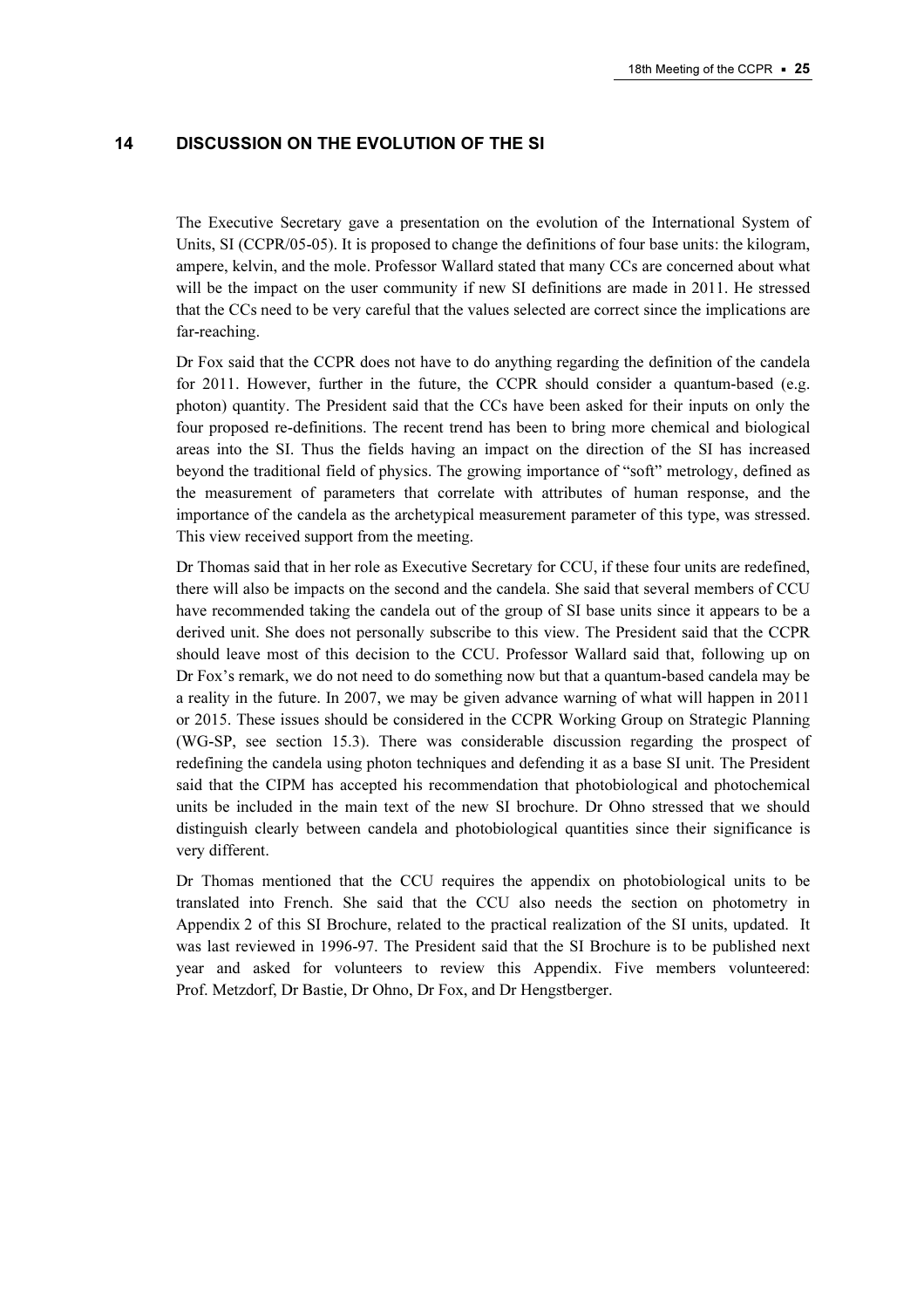# 15 ANY OTHER BUSINESS

## 15.1 Comparison periodicity

Dr Stock prepared a table summarizing the replies to the questionnaire on key comparison periodicity (CCPR/05-06). Although there was no clear consensus, the majority of respondents favored a periodicity of about 10 years. The President asked if the WG-KC could now use these inputs and proceed with making a recommendation for comparison periodicity.

# 15.2 CIPM Consultative Committees general rules and policy

This Agenda item was discussed together with 15.3. The key outcomes of these discussions are reported under 15.3

# 15.3 Strategic Planning Working Group

The creation of a Strategic Planning Working Group was recommended by the CIPM at their recent meeting.

The President has drafted terms of reference for this working group, denoted WG-SP:

- make proposals on strategic directions in line with CIPM guidance document;
- advise CCPR on optimum structure;
- draft and maintain admission criteria for CCPR membership categories and for working group membership;
- monitor developments with respect to future of the SI.

There was a general consensus of the members that there is a need for such a working group. Professor Metzdorf felt that the second bullet should apply to the full CCPR membership. The President said that the working group would have the role of making proposals to the full CCPR membership who would have the final say. Professor Wallard said that the CCPR should be looking at strategic technical coverage such as future directions. The President asked the members if we should have separate strategic planning working groups for sources, detectors and materials, with task groups under this structure with limited lifetimes. He said that the CCPR could consider the CORM Reports as a model of strategic planning documents. Dr Ohno replied that the role of CCPR is directed more to carrying out comparisons and defining measurement units. He queried the need for new technical working groups in CCPR when a forum for these discussions was already taking place at CIE and other places. Dr Rastello said that WG-SP could benefit from considering EUROMET strategies. The President replied that there will be a parallel structure.

Dr Matveyev asked if it would be possible to create a sub-group within this working group to consider his submission for new CMC categories. The President assured Dr Matveyev that the request from VNIIM would receive due consideration and that Dr Fox had been tasked to liaise with the CCT and clarify where the VNIIM application for new CMC quantities should reside.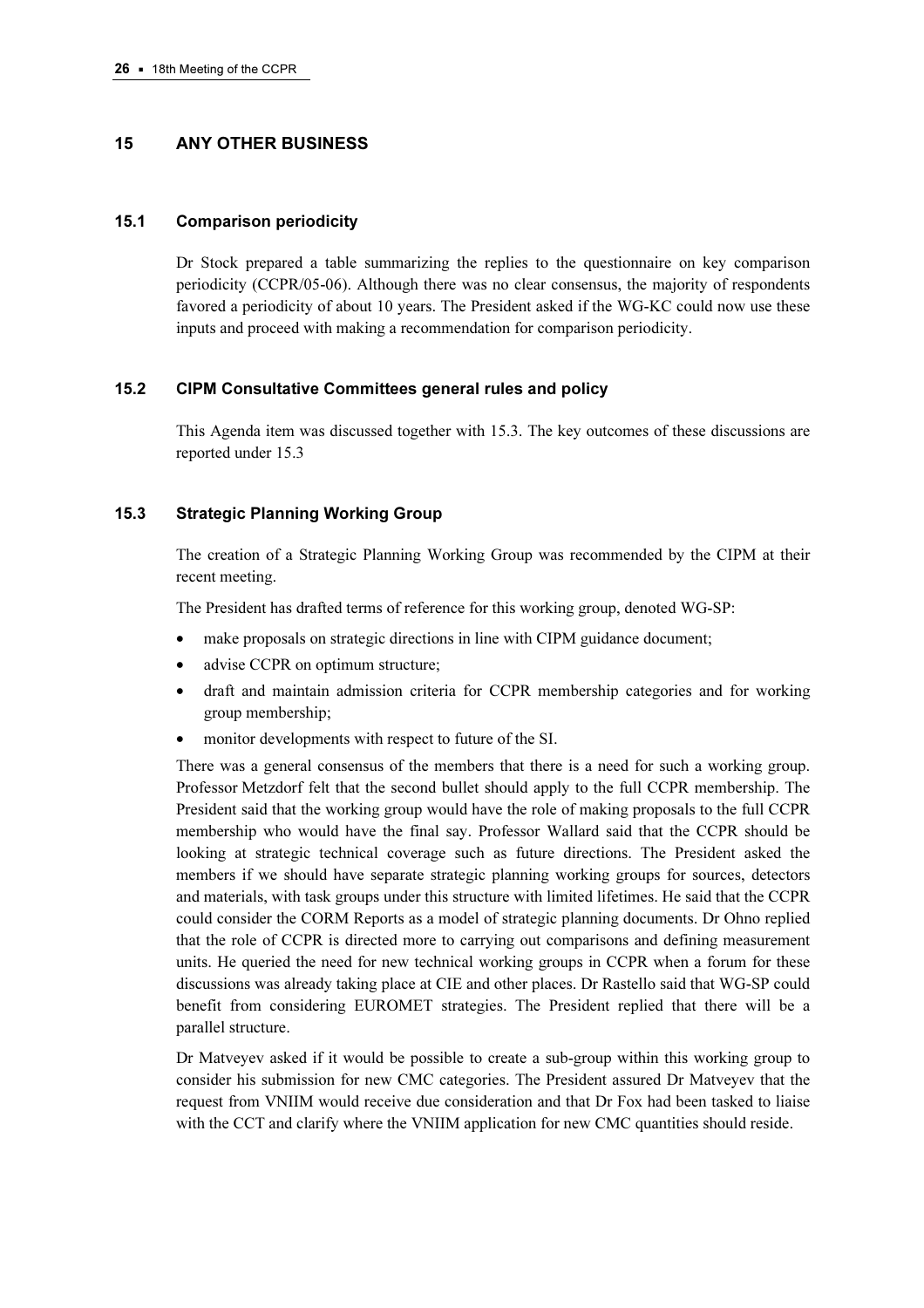#### Organization of WG-SP:

Chairman: Dr Hengstberger

11 members: CSIR-NML, INRIM (formerly the IEN), LNE, METAS, MSL, NIST, NMi VSL, NMIJ, NPL, NRC and PTB.

The President proposed that the membership should also include the Chairmen of all working groups and representatives of all RMOs. Dr Fox recommended having a more stable structure for strategic planning purposes. The President feels that there needs to be some continuity in the membership. Professor Metzdorf proposed that Dr Hengstberger chairs this committee for the first year of operation. Professor Wallard said that CCEM had also followed this path in the creation of their WG-SP. He recommended keeping the committee small at this stage but making working documents available to the full CCPR. Dr Fox felt that the current membership list has a high European bias. Dr Xu asked if observers are to be included. The President replied that observers would not be included at this stage, but the group will need to look at achieving a balance. Dr Ballico recommended adding SPRING to the WG-SP membership subject to CIPM approval in October 2006. He suggested that the full membership should include RMO Chairs and have them select representatives from each of the regions, e.g. two from EUROMET, two from APMP, two from SIM, and one each from COOMET and SADCMET. Professor Wallard indicated that the CC working group chairmen are ex-officio members and expressed his view that strategic planning is not an RMO issue but a CCPR issue. Furthermore, the scope of the activity is very broad and a sufficient base of members is required to form the various task groups. He also suggested that NMIJ be added to the membership to provide regional balance. Dr Saito agreed to this suggestion. Dr Ohno mentioned that the WG-KC is also working on this issue of establishing criteria for working group membership and that active participation is essential as membership criteria. The President said that there should be self-elimination clauses and recommended that Dr Ballico consider this idea in preparing his draft proposal for membership criteria. Dr Fox asked about the inclusion of observers and the President replied that this issue could be addressed by the working group.

#### 15.4 Event on metrology and climate change

Professor Wallard gave the background on this proposal. The suggestion of an event on metrology and climate change was first made to the CIPM in 2004 and reiterated this year. Professor Wallard was asked to speak with WMO about having such a workshop. It is planned to hold this event at the BIPM which can accommodate about 120 people. The President was concerned that the meeting may be too large for the BIPM facility. He asked if Prof. Wallard and Dr Schmutz (WMO) would be arranging this meeting. Dr Schmutz said that he would be happy if such a meeting would take place and he offers help to BIPM, in particular by doing the local organizing for a meeting in Davos, if CCPR wishes that meeting location. Professor Metzdorf said that a recommendation for such an event was made many years ago. Professor Wallard clarified that the recommendation made in 1999 was not for a workshop and noted that the CCQM holds many workshops in the area of food. There was a consensus that the BIPM should put forward the proposal to WMO to organize together a workshop, on "Metrology and Climate Change". The President expressed his sentiment that the CCQM might also be involved in this workshop.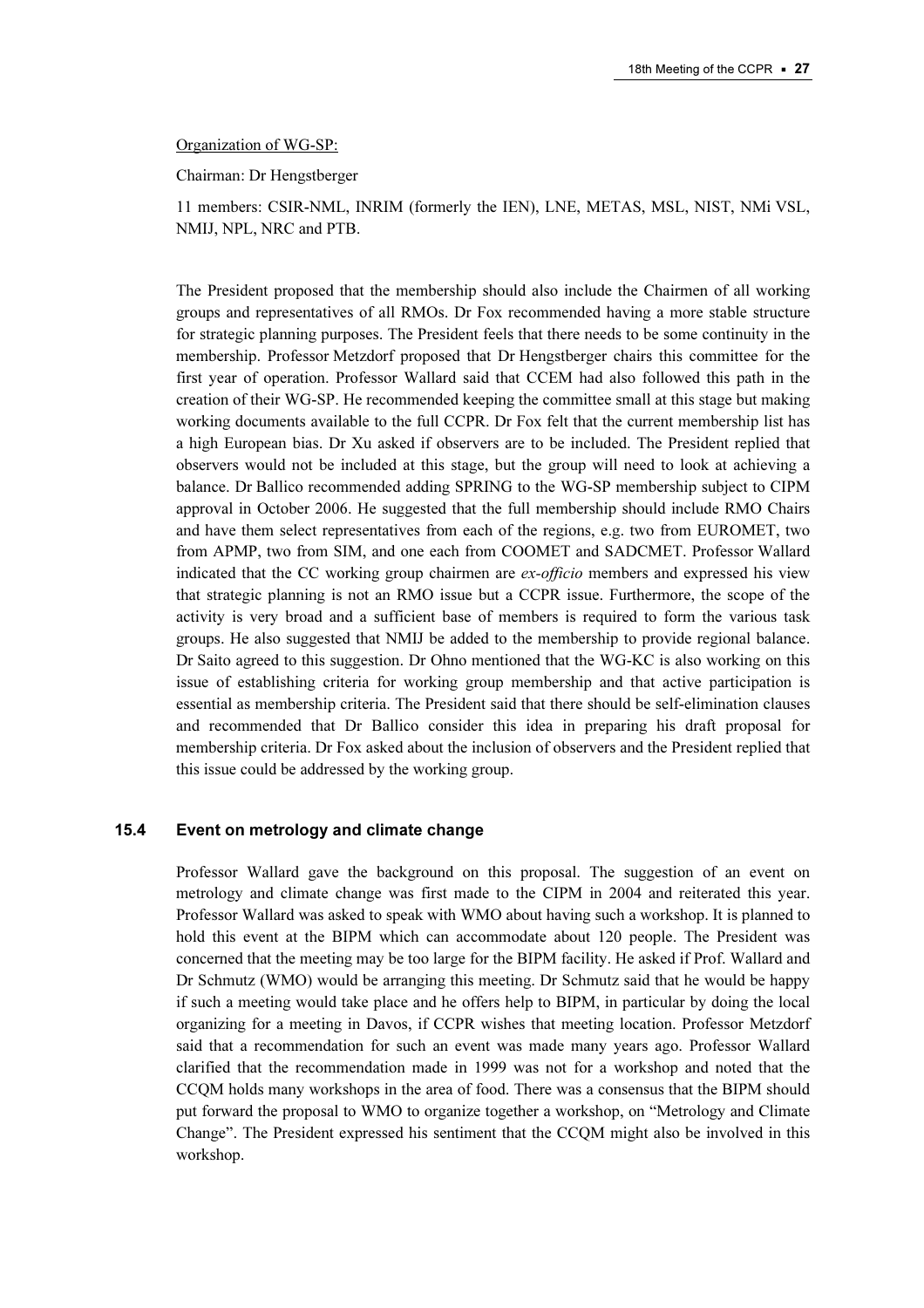#### 15.5 Documents on BIPM open website, organization of documents

It was decided that only the working docu[ments CCPR/05-02 an](https://www.bipm.org/cc/CCPR/Allowed/18/CCPR05-02.pdf)d [CCPR/05-09 shou](https://www.bipm.org/cc/CCPR/Allowed/18/CCPR05-09.pdf)ld be available on the open website, the other documents shall remain password protected.

It was recommended that the CCPR documents should not only be listed in chronological order, but classified according to categories.

## 16 REPORT TO THE CIPM AND RECOMMENDATIONS

Professor Wallard distributed to all members a draft document, dated 26 October 2005, regarding a recommendation to the CIPM on the importance of SI traceable measurements to monitor climate change. This Recommendation was based on his discussions with a few CCPR members. He requested that all CCPR members review this document and submit their comments within the next 14 days. He will then submit the final revised document for formal approval. Professor Metzdorf recommended looking at previous Recommendations made by CCPR to CIPM in 1999 and in 1994.

## 17 NEXT MEETING AND NEXT WG-CMC CHAIR

 $\ddot{ }$ 

It was proposed to hold the next meetings of CCPR from 25-29 June 2007\* but these dates needed to be confirmed. In particular, there was a concern about possible conflict with the dates of the CIE Quadrennial meetings in Beijing. If there is a conflict, the CCPR meeting dates would be adjusted by one week.

An invitation was received from Dr Matamoros to hold the working group meetings (WG-KC, WG-CMCs and WG-SP) at CENAM in the last week of October 2006. These meetings would be held in conjunction with a General Symposium on Metrology. There was some discussion about the proposed dates and number of days required for the working group meeting. Dr Fox proposed having the working groups meet prior to the Symposium. Dr Ohno said that he would check if any of the key comparisons or Task Groups wanted to meet at that time. Dr Ballico said that APMP generally meets at that time of year and there may be a conflict. Ms. van Tonder said the International Color Association (AIC) is also planning to meet in South Africa at about this time. The final decision on dates for the working group meetings was deferred until the dates of these other meetings was confirmed.

<sup>\*</sup> After the CCPR meeting, the date for the next CCPR meeting was changed to 18-22 June 2007 (to avoid being held directly before the CIE Quadrennial Session in Beijing).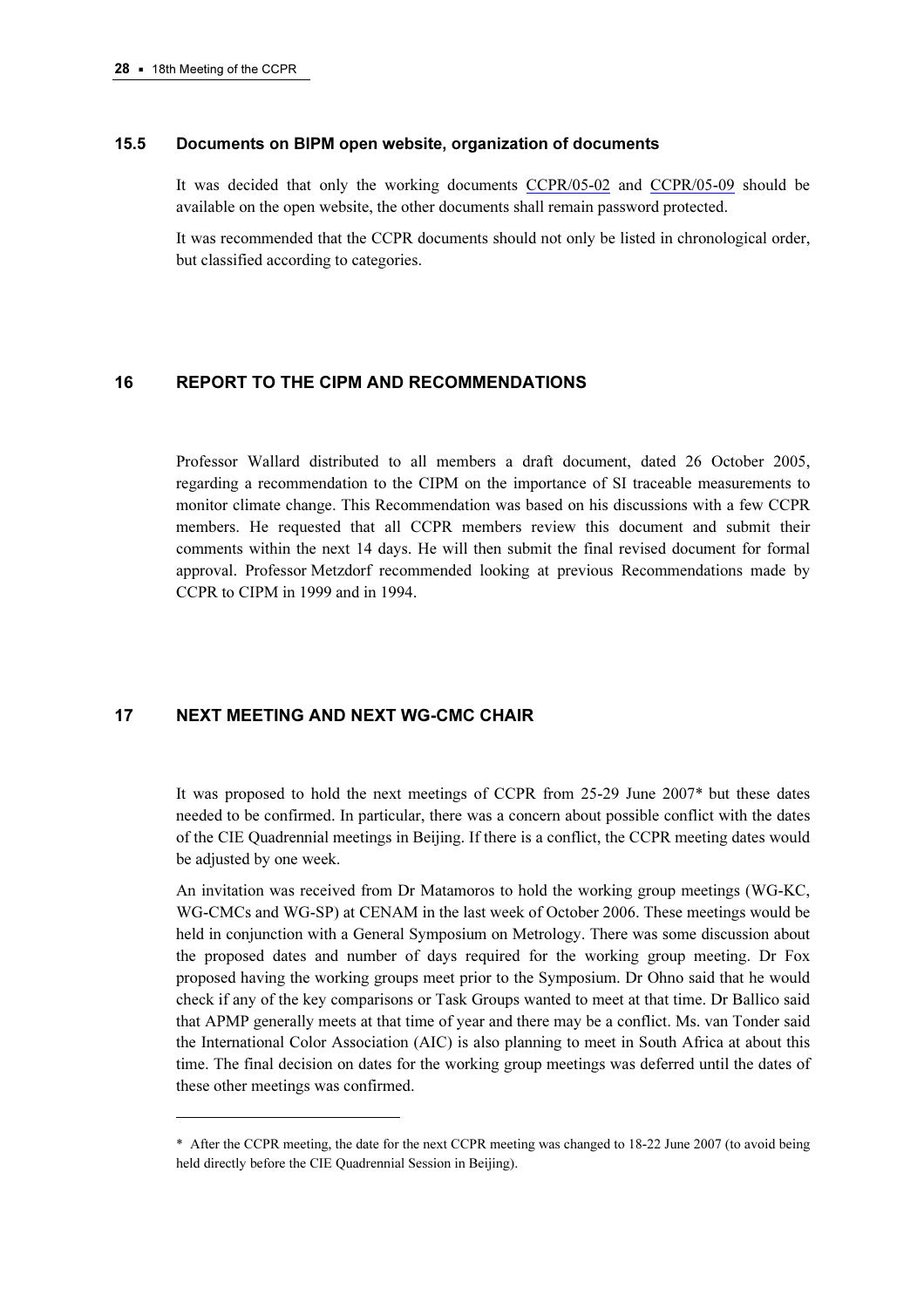# 18 CLOSING OF THE MEETING

Professor Metzdorf informed the attendees that this was his last CCPR meeting. The President thanked Prof. Metzdorf for his contributions on behalf of all the participants. Professor Metzdorf expressed his thanks to the members of the CCPR meeting and his hope that the advancement of science and metrology would continue to guide the future work of the committee. Dr Bastie had already announced his retirement before the next CCPR meeting during his report on the CIE activities. The President then asked if this was the last CCPR meeting for any other members. There were no other members who indicated that this was their last CCPR meeting.

The President thanked the participants for their contributions and closed the meeting.

 Joanne Zwinkels, Rapporteur Revised February 2006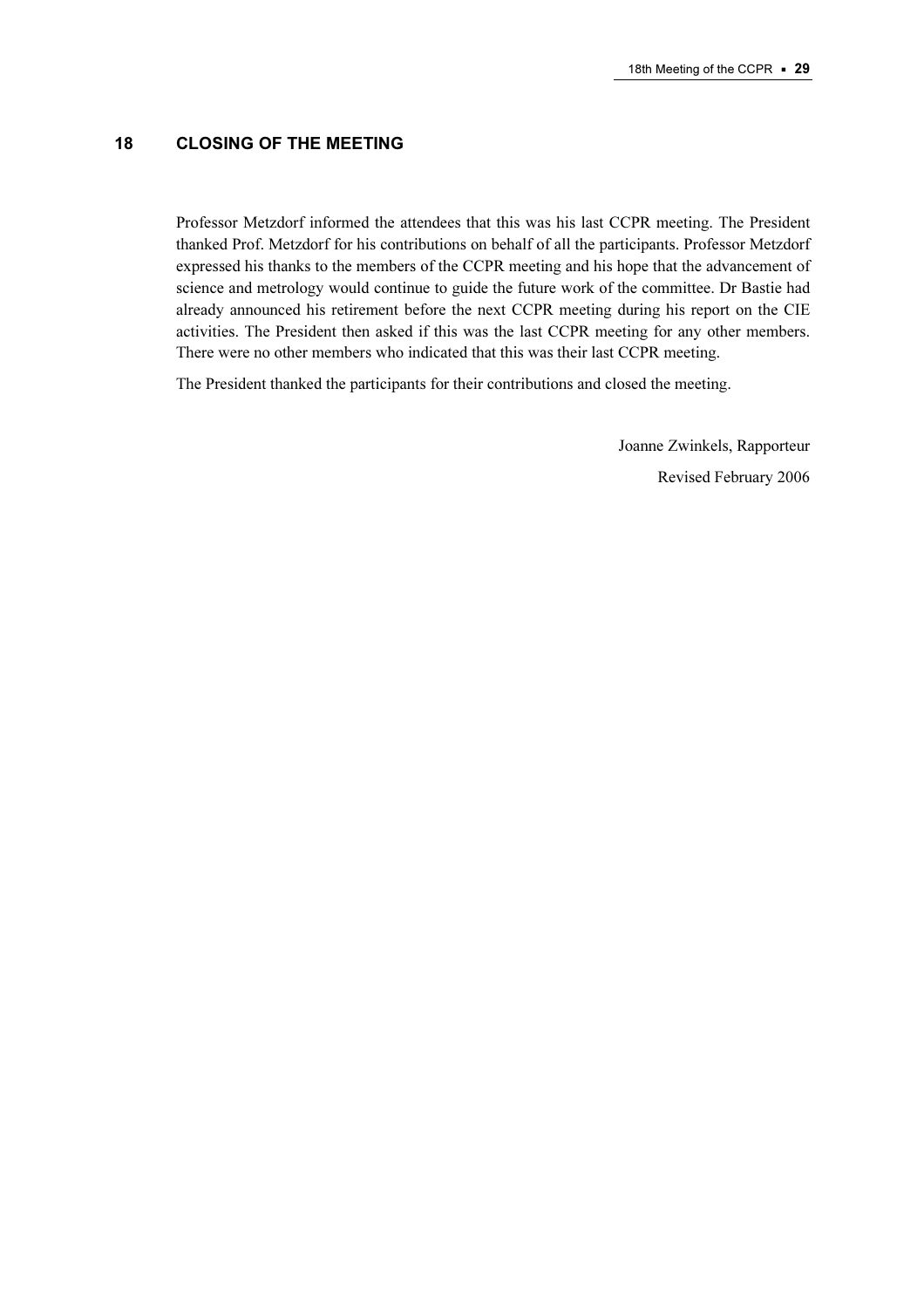# RECOMMANDATION DU COMITÉ CONSULTATIF DE PHOTOMÉTRIE ET RADIOMÉTRIE PRÉSENTÉE AU COMITÉ INTERNATIONAL DES POIDS ET MESURES

#### RECOMMANDATION P 1 (2005) :

# Sur l'importance de mesures traçables au SI dans la surveillance des changements climatiques

Le Comité consultatif de photométrie et radiométrie (CCPR),

rappelant la Résolution 4 de la 21<sup>e</sup> Conférence générale des poids et mesures (1999), à propos de la nécessité d'utiliser les unités du SI dans les recherches sur les ressources terrestres, l'environnement, le bien-être humain et les études connexes ;

#### considérant

- l'importance croissante des mesures du rayonnement optique depuis le sol, l'air et l'espace, pour soutenir l'effort de recherche visant à mieux comprendre les causes et les conséquences des changements climatiques ;
- la collaboration déjà établie entre l'Organisation météorologique mondiale (OMM), le Bureau international des poids et mesures (BIPM) et le CCPR, à propos des besoins de l'OMM en matière de métrologie ;
- combien il est difficile de démontrer et de conserver la traçabilité au Système international d'unités (SI) dans l'espace, et que le niveau d'exactitude requis est souvent plus élevé que celui qui satisfait la demande industrielle courante ;
- le besoin spécifique que les expériences menées dans l'espace soient traçables aux unités du SI et combien il est difficile d'étalonner les instruments pendant la durée de la mission ;

encourage fortement les organisations appropriées à prendre les mesures nécessaires pour s'assurer que toutes les mesures susceptibles d'être utilisées pour les observations liées au climat sont pleinement traçables aux unités du SI ; et

recommande aussi aux organisations de financement appropriées de soutenir la mise en œuvre de techniques visant à mettre au point un ensemble d'instruments et d'étalons radiométriques traçables au SI, capables de réaliser une telle traçabilité dans l'espace.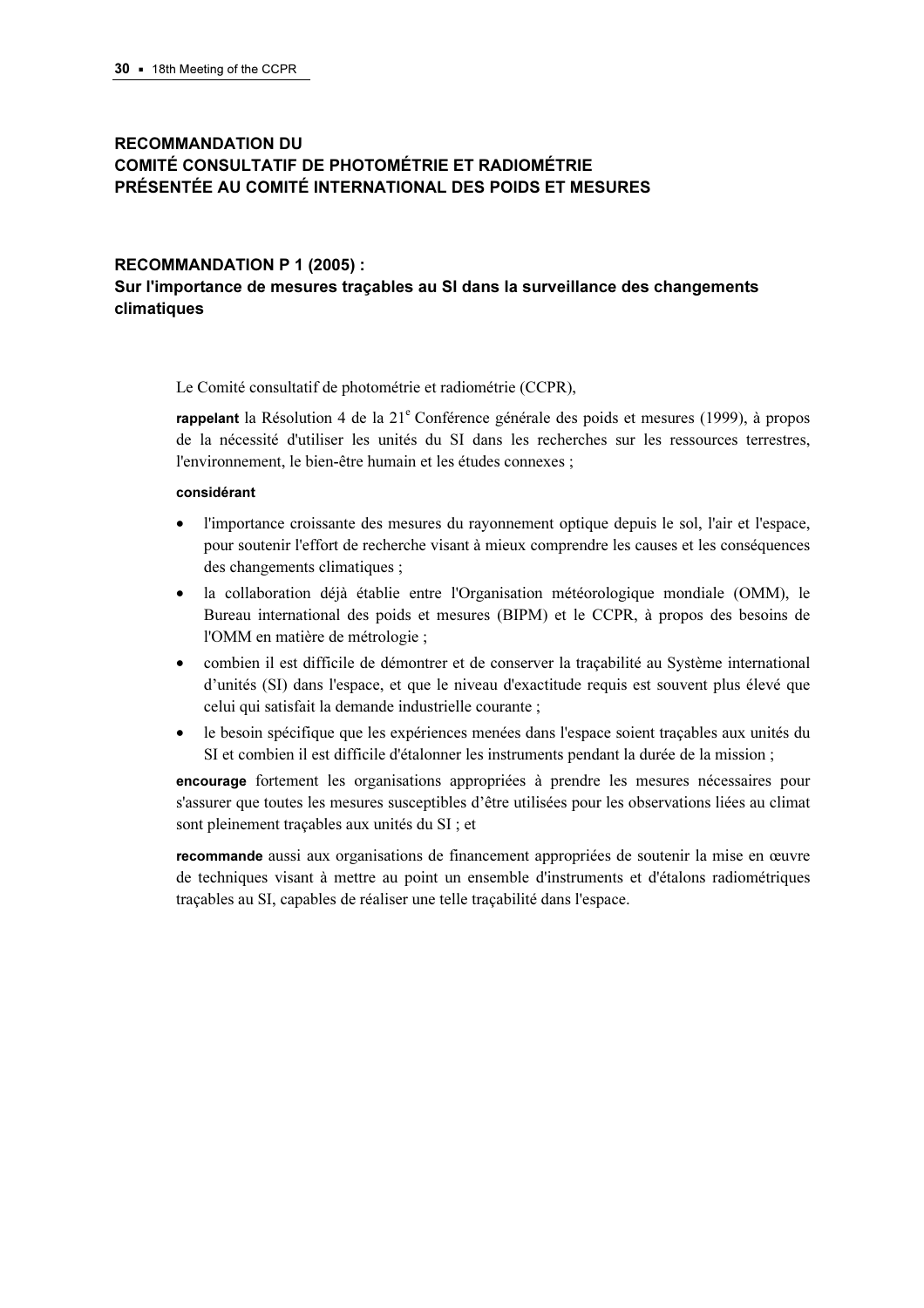# RECOMMENDATION OF THE CONSULTATIVE COMMITTEE FOR PHOTOMETRY AND RADIOMETRY SUBMITTED TO THE INTERNATIONAL COMMITTEE FOR WEIGHTS AND MEASURES

## RECOMMANDATION P 1 (2005) : On the importance of SI traceable measurements to monitor climate change

The Consultative Committee for Photometry and Radiometry (CCPR),

recalling Resolution 4 of the 21st General Conference on Weights and Measures (1999) concerning the need to use SI units in studies of Earth resources, the environment, human wellbeing and related issues,

#### considering

- the increasing importance of optical radiation based measurements from ground, air and space which support research into the understanding of the causes and impacts of climate change;
- the cooperation between the World Meteorological Organization (WMO), the International Bureau of Weights and Measures (BIPM) and the CCPR, relating to the metrological needs of the WMO;
- the difficulty of demonstrating and maintaining traceability to the International System of Units (SI) in the space environment and because the levels of accuracy needed are often more demanding than those needed to satisfy current industrial requirements;
- the particular need for space-based experiments to be traceable to SI units and the difficulty of obtaining a calibration during the operational phase of a mission;

strongly **recommends** relevant bodies to take steps to ensure that all measurements used to make observations which may be used for climate studies are made fully traceable to SI units;

and further recommends appropriate funding bodies to support the development of techniques which can make possible a set of SI-traceable radiometric standards and instruments to allow such traceability to be established in space.